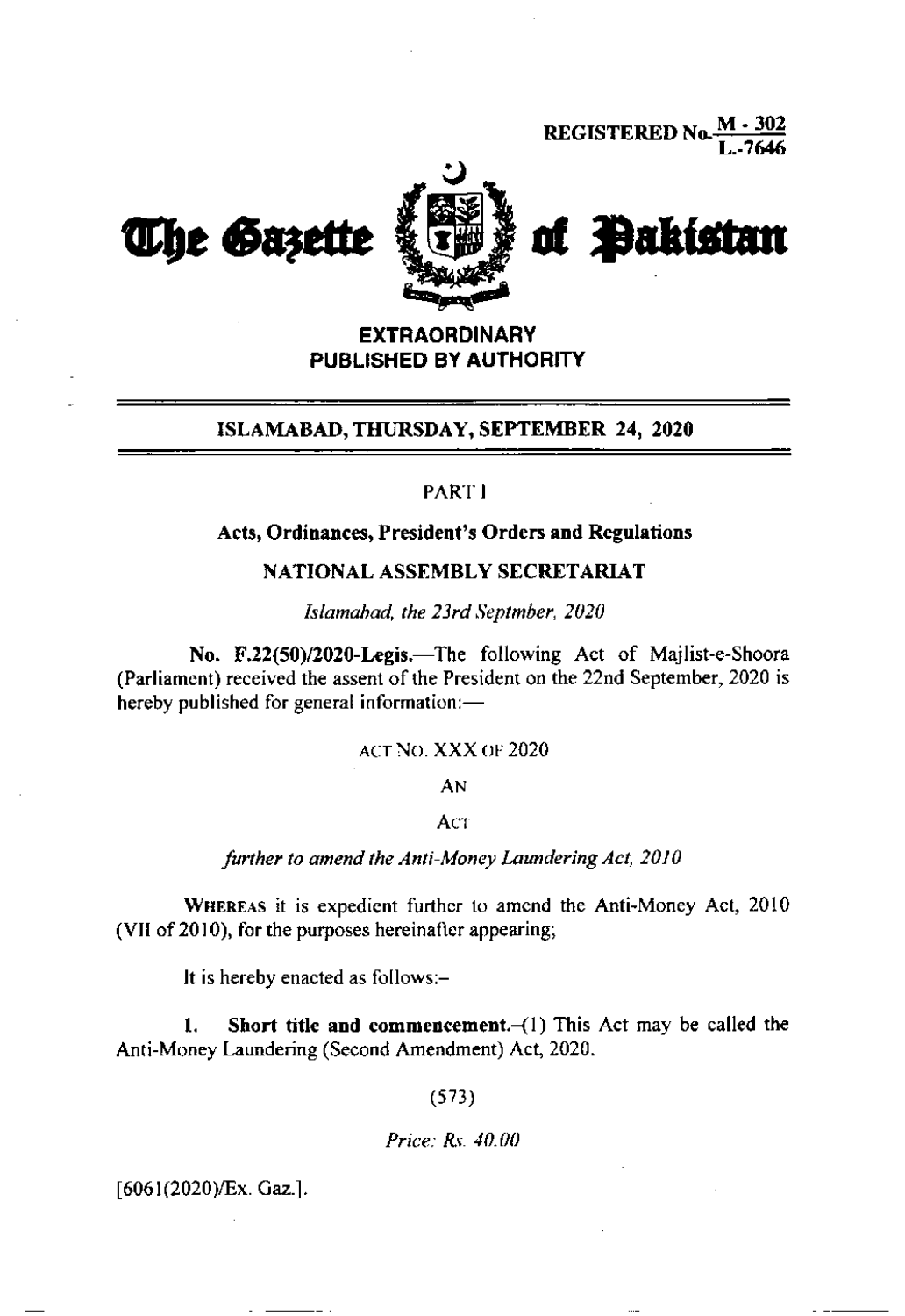$(2)$  It shall come into force at once.

 $2.$ Substitution of section 2, Act VII of 2010.— In the Anti-Money Laundering Act, 2010 (Act VII of 2010), hereinafter referred to as the said Act, for section 2, the following shall be substituted, namely:—

"2. Definitions.— In this Act, unless there is anything repugnant in the subject or context,-

- $(i)$ "AML/CFT" means anti money laundering and countering financing of terrorism;
- $(ii)$ "AML/CFT regulatory authority" means the regulator or SRB as defined under section 6A:
- (iii) "attachment" means prohibition of transfer, conversion, disposition or movement of property by an crder issued under section 8:
- $(iv)$  "beneficial owner" means,—
	- $(i)$ natural person who ultimately owns or controls a customer or the natural person on whose behalf a transaction is being conducted; or
	- (ii) natural person who exercises ultimate effective control over a legal person or legal arrangement;
- (v) "business relationship" means professional or commercial relationship between a reporting entity and a customer to conduct transaction, activity or to provide service or product;
- (vi) "CDD" means customer due diligence and the obligations set out in section 7A:
- (vii) "company" means any body corporate and includes a firm or other association of individuals;
- (viii) competent authorities" means the regulators, oversight bodies for SRBs, the Financial Monitoring Unit and the investigating or prosecuting agencies as defined in this Act;
- (ix) "corporate group" means a group that consists of a parent entity exercising control or management on branch or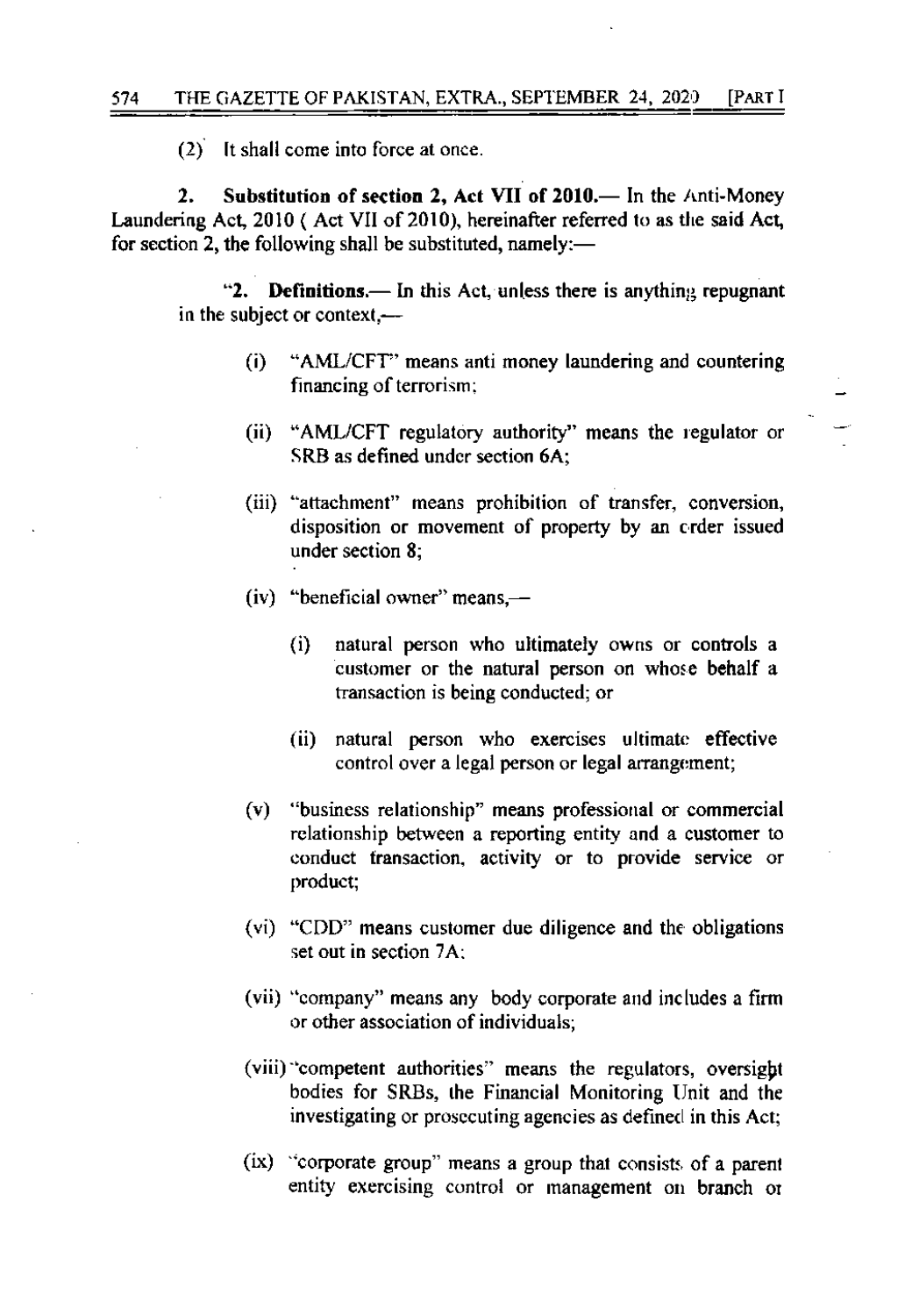subsidiary that are subject to AML/CFT policies and procedures at the group level;

- $(x)$  "Court" means the Court specified under section 20;
- (xi) "CTR" means report on currency transactions exceeding such amount as may be specified by the National Executive Committee by notification in the official Gazette;
- (xii) "designated non-financial businesses and professions" or "DNFBPs" means the following persons, namely:—
	- (a) real estate agents, including builders and real estate developers, when performing the prescribed activities the prescribed in circumstances and manner:
	- (b) dealers in precious metals and precious stones, including jewellers and gem dealers, when performing the prescribed activities in the prescribed circumstances and manner;
	- (c) lawyers, notaries, accountants and other legal professionals who carryout monetary transactions for their clients concerning the following activities:
		- managing, operating, buying and selling  $(1)$ of real estate, legal persons and legal arrangements and preparing documents therefor:
		- (II) managing of client money, securities or other assets:
		- (III) managing bank, savings or securities accounts; or
		- (IV) organizing contributions for the creation, operation or management of companies;
	- (d) trust and company service providers, when they carry out monetary transactions or services for a client concerning the following activities:-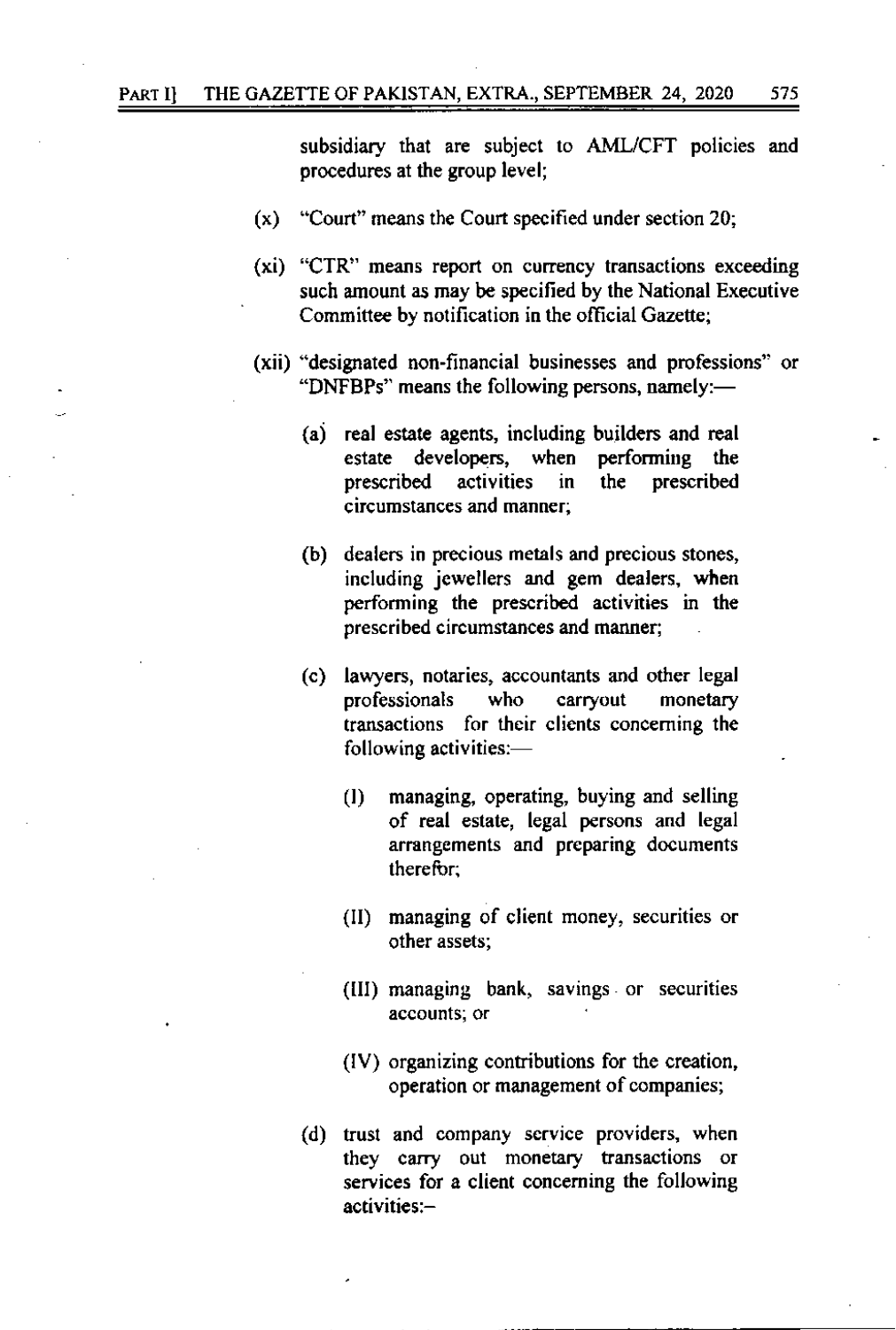- $\rm(D)$ acting as a formation agent of legal persons;
- (II) acting as or arranging for another person to act as a director or secretary of a company, a partner of a partnership, or a similar position in relation to other legal persons;
- (III) providing a registered office, business address or accommodation, corres-pondence or administrative address for a company, a partnership or any other legal person or arrangement;
- (IV) acting as or arranging for another person to act as a trustee of a trust or performing the equivalent function for another form of legal arrangement; and
- $(V)$  acting as or arranging for another person to act as a nominee shareholder for another person; and
- (e) such other designated non-financial businesses and professions as may be notified by the **Federal Government:**
- (xiii) "Director General" means the Director General of FMIJ appointed under sub-section (3) of section 6;
- (xiv) "financial institution" includes any person carrying on any one or more of the following activities, namely:-
	- (a) acceptance of deposits and other repayable funds from the public;
	- (b) lending in whatsoever form;
	- (c) financial leasing;
	- (d) money or value transfer;
	- (e) issuing and managing means of payments including but not limited to credit and debit cards, cheques,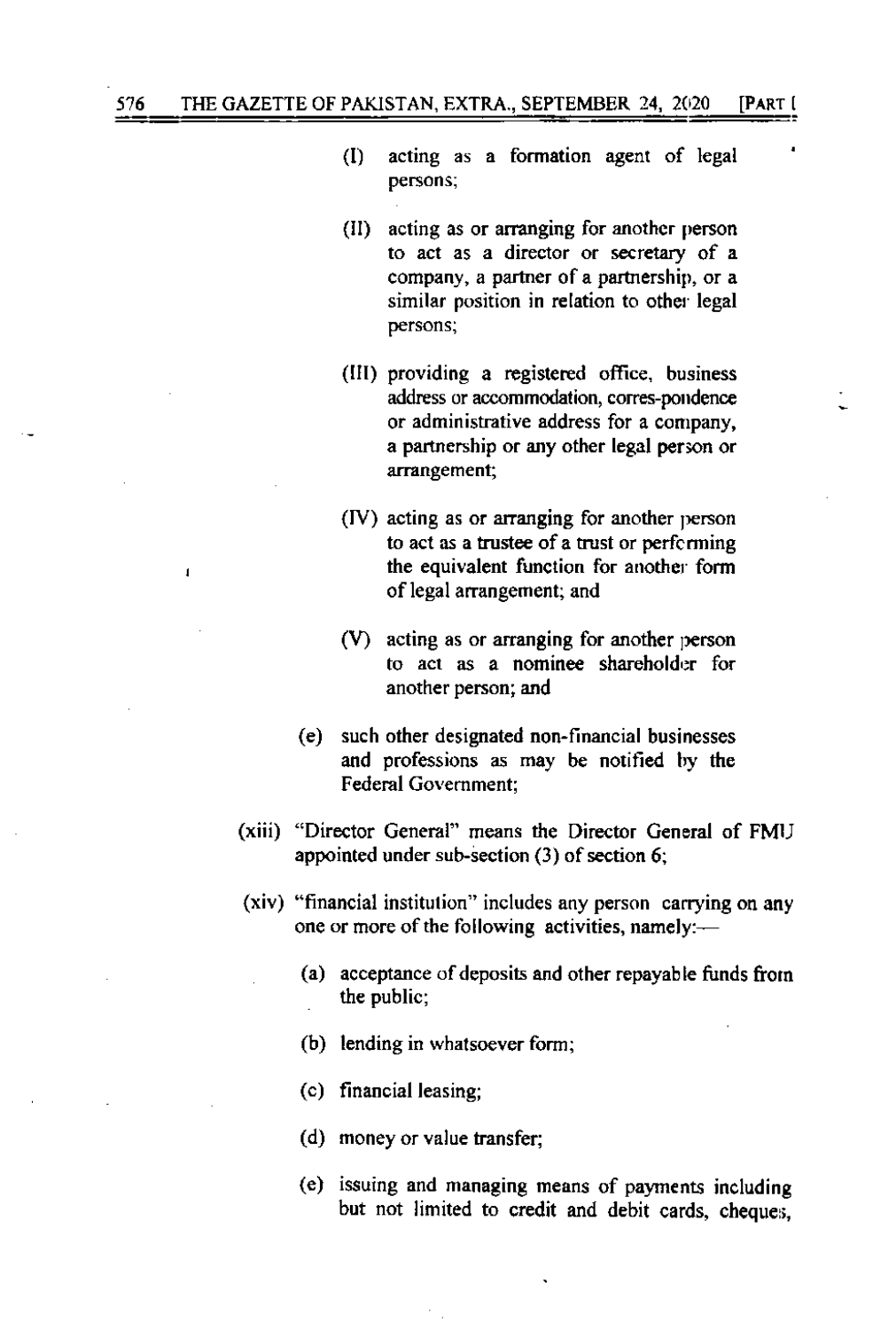traveller's cheques, money orders, bank drafts and electronic money:

- (f) financial guarantees and commitments; and
- (g) trading in  $$ 
	- money market instruments;  $(i)$
	- $(ii)$ foreign exchange;
	- (iii) exchange, interest rate and index instruments;
	- $(iv)$ transferable securities:
	- (v) commodity futures trading;
	- participation in shares issues and the provision  $(v_i)$ of services related to such issues;
	- individual and collective portfolio management;  $(vii)$
	- $(viii)$ safekeeping and administration of cash or liquid securities on behalf of other persons;
		- $(ix)$ investing, administering or managing funds or money on behalf of other persons;
		- $(x)$ insurance business transactions;
		- money and currency changing; and  $(x_i)$
	- carrying out business as intermediary;  $(xii)$
- "FMU" means the Financial Monitoring Unit established  $(xv)$ under section 6:
- $(xvi)$  "foreign serious offence" means an offence,—
	- (a) against the law of a foreign state stated in a certificate by, or on behalf of, the government of that issued foreign state; and
	- (b) which, had it occurred in Pakistan, would have constituted a predicate offence;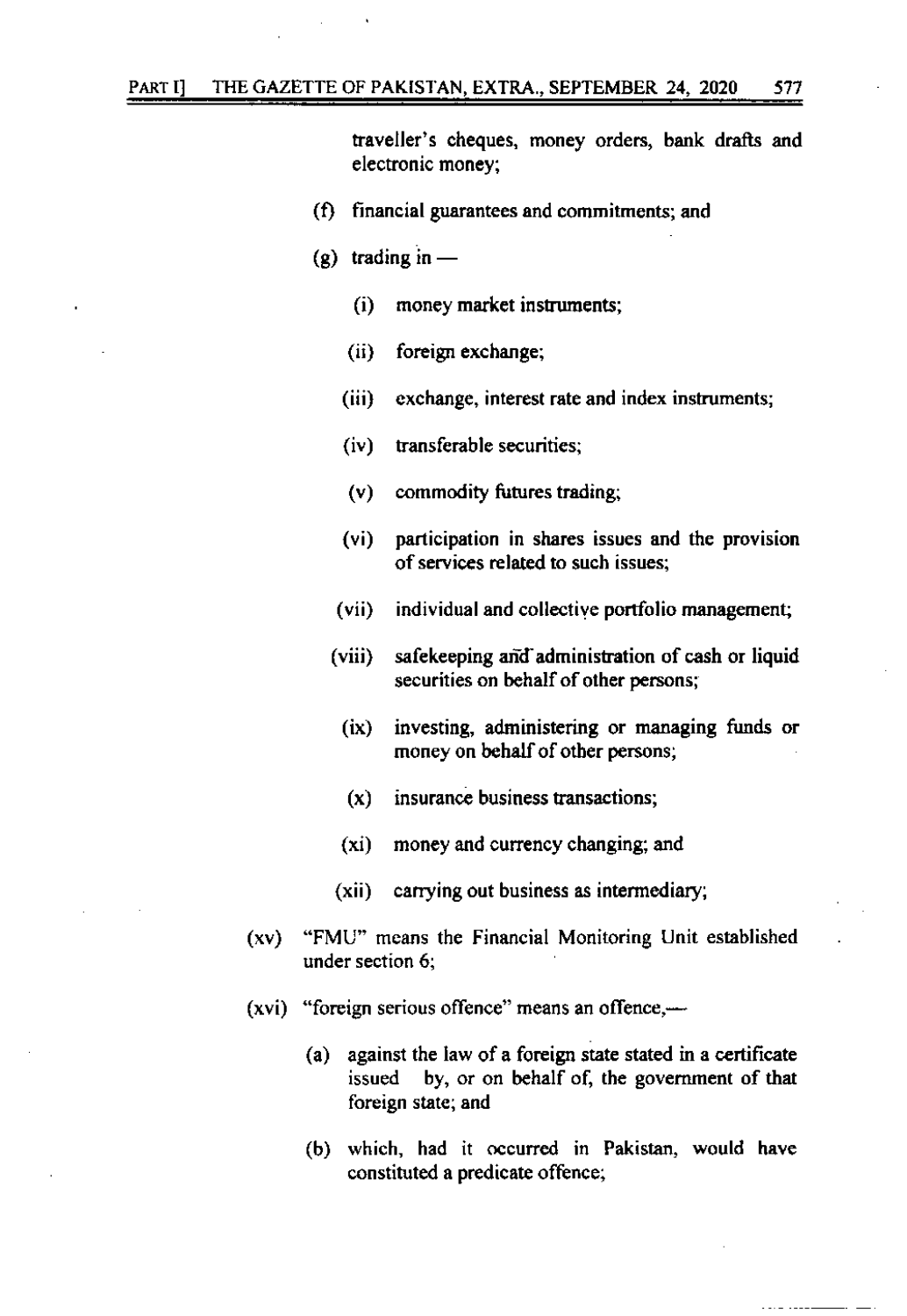- "investigating officer" means the officer nominated or  $(xvii)$ appointed under section 24;
- $(xviii)$ "investigating or prosecuting agency" means the National Accountability Bureau (NAB), Federal Investigation Agency (FIA), Anti-Narcotics Force (ANF), Directorate General (Intelligence and Investigation – Customs) Federal Board of Revenue, Directorate General (Intelligence and Investigation Inland Revenue) Federal Board of Revenue, Provincial Counter Terrorism Departments or any other law enforcement agency as may be notified by the Federal Government for the investigation or prosecution of an offence under this Act:
	- (xix) "legal arrangements" means trusts, waafs or other similar legal arrangements as may be defined in any other law;
	- $(xx)$ "legal person" means companies, associations foundations, partnerships, societies and any other legal person as may be defined in any other law;
	- "National Executive Committee" means the National  $(xxi)$ Executive Committee constituted under section 5;
- $(xxi)$ "occasional transactions" means any transaction conducted by a reporting entity for a customer with whom the reporting entity does not have a business relationship;
- (xxiii) "offence of money laundering" has the meaning as defined in section  $3$ :
- $(xxiv)$ "oversight body for SRB" means a body appointed by the Federal Government by notification in the official Gazette to monitor the compliance of an SRB with respect to the provisions of this Act;
- $(xxy)$ "person" means any natural or legal person;
- "predicate offence" means an offence specified in  $(xxvi)$ Schedule-I to this Act:
- (xxvii) "prescribed" means prescribed by rules or regulations mace under this Act:
- (xxviii) "proceeds of crime" means any property derived or obtained directly or indirectly by any person from the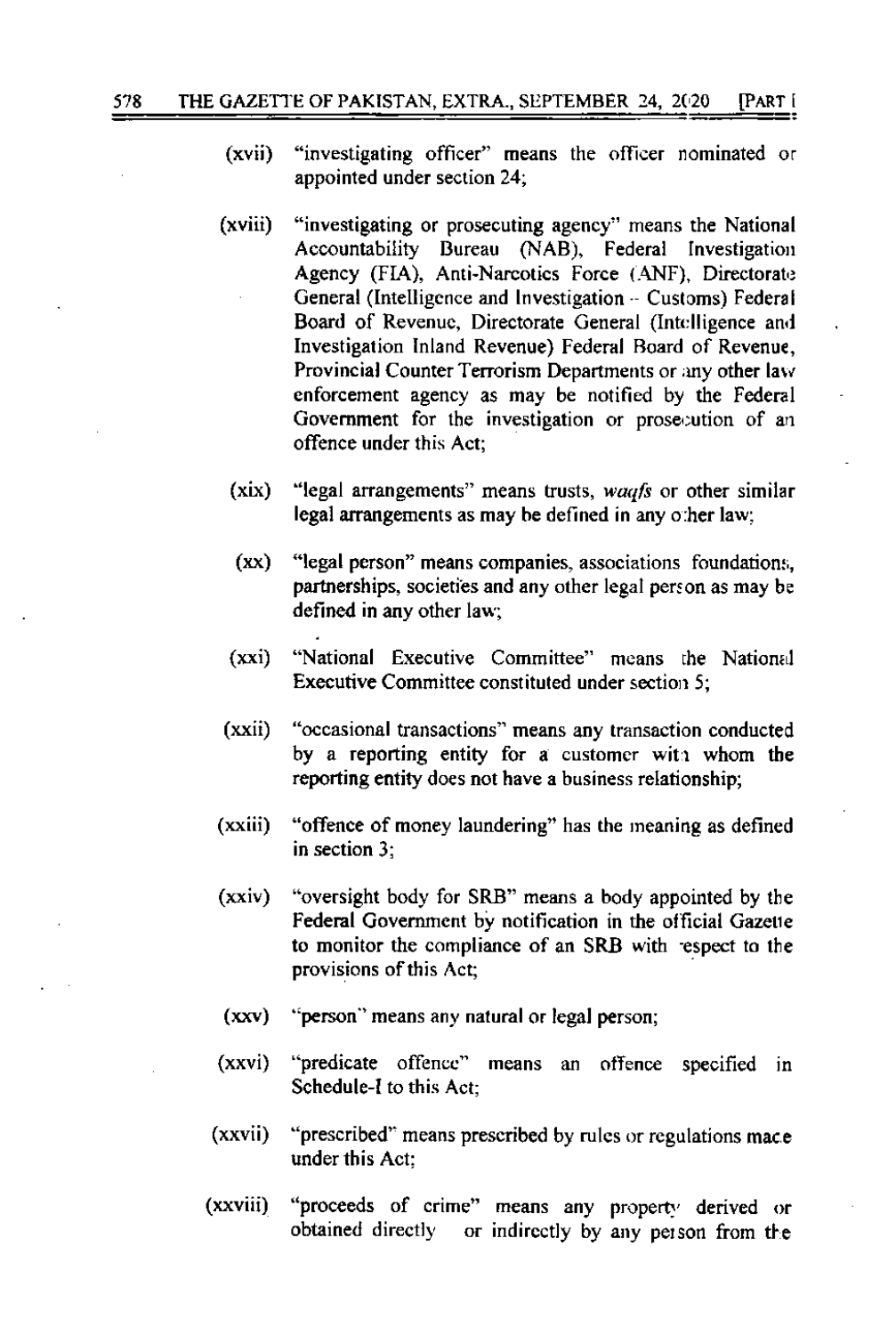commission of a predicate offence or a foreign serious offence:

579

- "proliferation financing" financing οf means the  $(xxix)$ proliferation of weapons of mass destruction;
- $(xxx)$ "property" means property or assets of any description, whether corporeal or incorporeal, movable or immovable, tangible or intangible and includes deeds and instruments evidencing title to, or interest in, such property or assets, including cash and monetary instruments, wherever located:
- "property involved in money laundering" means, regardless (xxxi) of who holds or has held the property, proceeds of crime, property derived or obtained directly or indirectly from the offence of money laundering and property used or intended to be used in commission of the offence of money laundering, a predicate offence or a foreign serious offence;
- "record" includes the records maintained in the form of  $(xxxii)$ books or stored in a computer or any electronic device, or such other form as may be prescribed;
- "regulator" means a regulator as mentioned in clause 1 of (xxxiii) Schedule  $-\text{IV}$ :
- "reporting entity" means financial institutions and DNFBPs  $(xxxiv)$ and any other person notified by the Federal Government in the official Gazette;
- "risk" means the risk of money laundering or the risk of  $(xxxv)$ financing of terrorism;
- "SBP" means the State Bank of Pakistan established under (xxxvi) the State Bank of Pakistan Act, 1956 (XXXIII of 1956);
- (xxxvii) "Schedule" means schedule to this Act:
- (xxxviii) "SECP" means the Securities and Exchange Commission of Pakistan established under the Securities and Exchange Commission of Pakistan Act, 1997 (XLII of 1997);
	- "SRB" means a self-regulatory body as mentioned in clause (xxxix) 2 of Schedule-IV;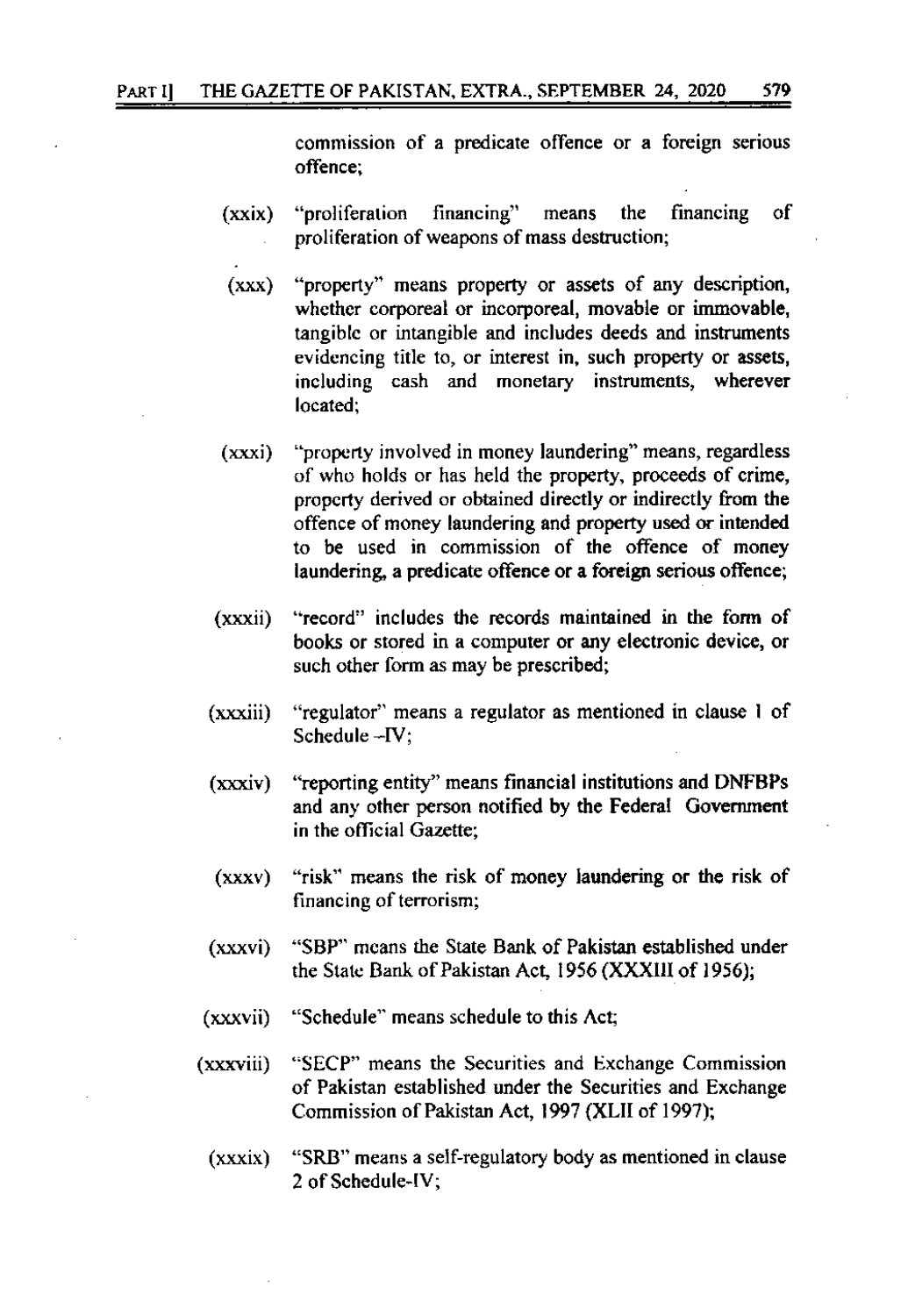- $(x)$ "STR" or "Suspicious Transaction Report" means the report on suspicious transaction as provided under section 7:
- "TFS" or "targeted financial sanctions" means the freezing  $(xli)$ and prohibition obligations in relation to the property of the designated or proscribed persons under the United Nations (Security Council) Act. 1948 (XIV of 1948) er the Antiterrorism Act, 1997 (XXVII of 1997) and any rules or regulations made thereunder; and
- $(xli)$ "transfer" means sale, lease, purchase, mortgage, pledge, gift, loan or any other form of transfer of right, title, possession or lien.".

 $3<sup>2</sup>$ Substitution of section 4, Act VII of 2010.— In the said Act, for section 4, the following shall be substituted, namely  $:=$ 

"4. Punishment for money laundering.— (1) Whoever commits the offence of money laundering shall be punished with rigorous imprisonment for a term which shall not be less than one year but may extend upto ten years and shall also be liable to fine which may extend upto twenty-five million rupees and shall also be liable to forfeiture of property involved in money laundering or property of corresponding value.

(2) The fine under sub-section (1) may extend upto one hundred million rupees in case of a legal person. Any director, officer or employee of such legal person who is also found guilty under this section shall also be punishable as provided under sub-section  $(1)$ .".

 $4.$ Substitution of section 5, Act VII of 2010.— In the said Act, for section 5, the following shall be substituted, namely:-

**National Executive Committee**  $. - (1)$  Within thirty days of the "5. commencement of this Act, the Federal Government shall, by notification in the official Gazette, constitute a committee to be known as the National Executive Committee which shall consist of the members as mentioned in Schedule-II.

(2) The National Executive Committee shall hold its meetings at least twice a year and shall be responsible to perform the following functions. namely:-

> $(a)$ make recommendations to the Federal Government to make rules for effective implementation of this Act and framing of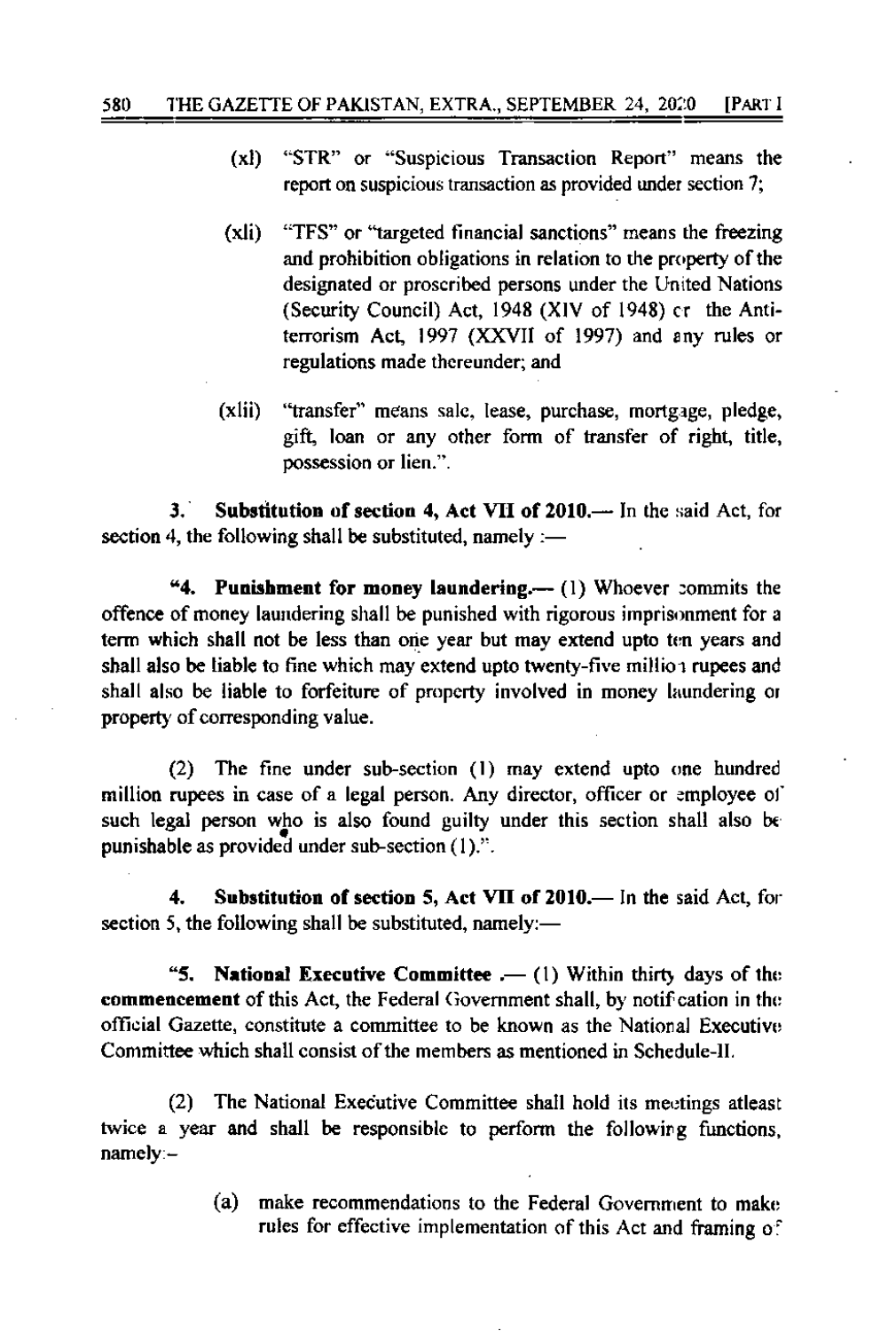national policy to combat money Iaundering and financing of terorism:

- (b) make recommendations to the Federal Govemment to make rules for the determination of offences existing in Pakistan that may be considered to be predicate offences for the purposes of this Act;
- (c) make recornmendations to the Federal Government on the application of countermeasures as called for by the Financial Action Task Force (FATF) to combat money laundering and financing of terrorism;
- (d) provide guidance and recommendations in making rules and regulations under this Acl;
- $(e)$  approve, review and oversee the implementation of a national strategy to fight money laundering and financing of terrorism;
- (f) seek reports from competent authorities as it may require, including an annual report containing overall analysis of the STRS and CTRS, statistics conceming the investigations and prosecutions conducted in relation to the offences of money laundering and the financing of terrorism in Pakistan, statistics of supervisory actions taken by the AML/CFT regulatory authorities according to clause (i) of sub-section  $(2)$  of section 6A or by the oversight body for SRB according to section 6C. In this behalf, Secretary of the National Executive Committee may call periodic reports from the AML/CFT regulatory authorities, oversight body for SRB, investigating and prosecuting agencies in such manner as may be specified by him;
- (g) discuss any other issue of national importance relating to money laundering and financing of terrorism; and
- (h) undertake and perform such other functions as assigned to it by the Federal Govemment, relating to money laundering and financing of terrorism.

(3) The National Executive Committee may constitute one or more ^ sub-committees to perform such funclions as it may deem fit.

(4) The National Executive Committee may delegate or assign its functions to the General Committee or a sub-committee, if deems appropriate.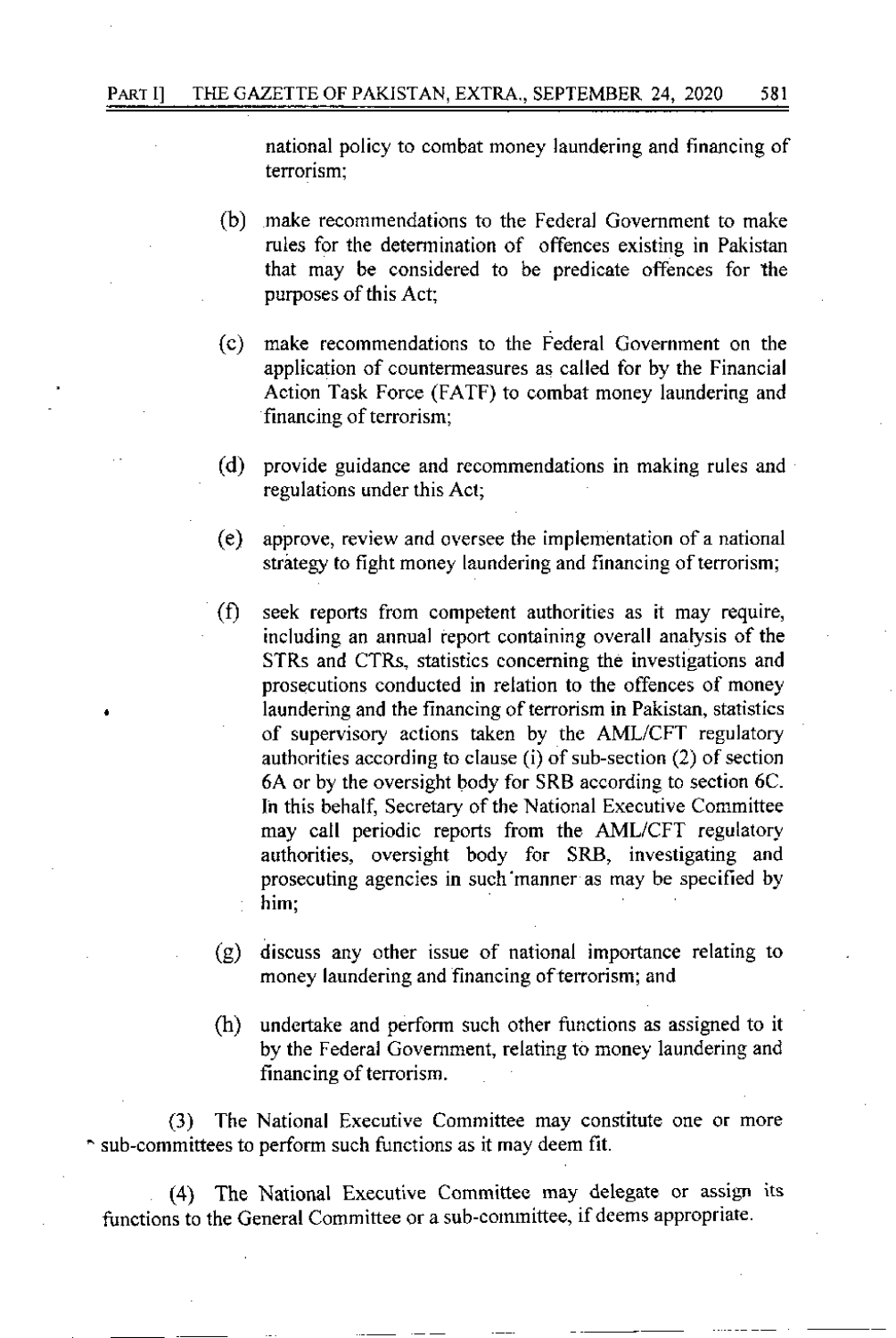$(5)$ The Federal Government shall, by notification in the official Gazette, constitute a committee to be known as the General Comrittee which shall consist of the members as mentioned in Schedule-III.

The General Committee shall assist the National Executive  $(6)$ Committee for the purposes of this Act.

(7) The General Committee may invite any person to participate in its meeting as it deems necessary.

The General Committee shall perform the following functions,  $(8)$  $namely: -$ 

- (a) develop a national strategy to fight money laundering and financing of terrorism;
- $(b)$ issue necessary directions to the investigating or prosecuting agencies, AML/CFT regulatory authorities, FMU and any other authority appointed by the Federal Government involved in the implementation and administration of this Act, including measures for development and performance review of such agencies and authorities;
- $(c)$ seek reports from the competent authorities as it nay require, including an annual report containing overall analysis of the STRs and CTRs, statistics concerning the investigations and prosecutions conducted in relation to the offences of money laundering and the financing of terrorism in Pakistan, statistics of supervisory actions taken by the AML/CFT regulatory authorities according to clause (i) of sub-section (2) of section 6A or by the oversight body for SRB according to section 6C. In this behalf, Secretary of the General Committee may call periodic reports from the AML/CFT regulatory authorities. oversight body for SRB, investigating and prosecuting agencies in such manner as may be specified by the Secretary;
- (d) approve FMU's budgetary proposals for achieving the objects of this Act:
- approve FMU's staffing requirements, pay, allowances,  $(e)$ privileges and compensation packages and other matters incidental thereto:
- $(f)$ provide necessary assistance to the National Executive Committee in carrying out its functions and duties ur der this Act;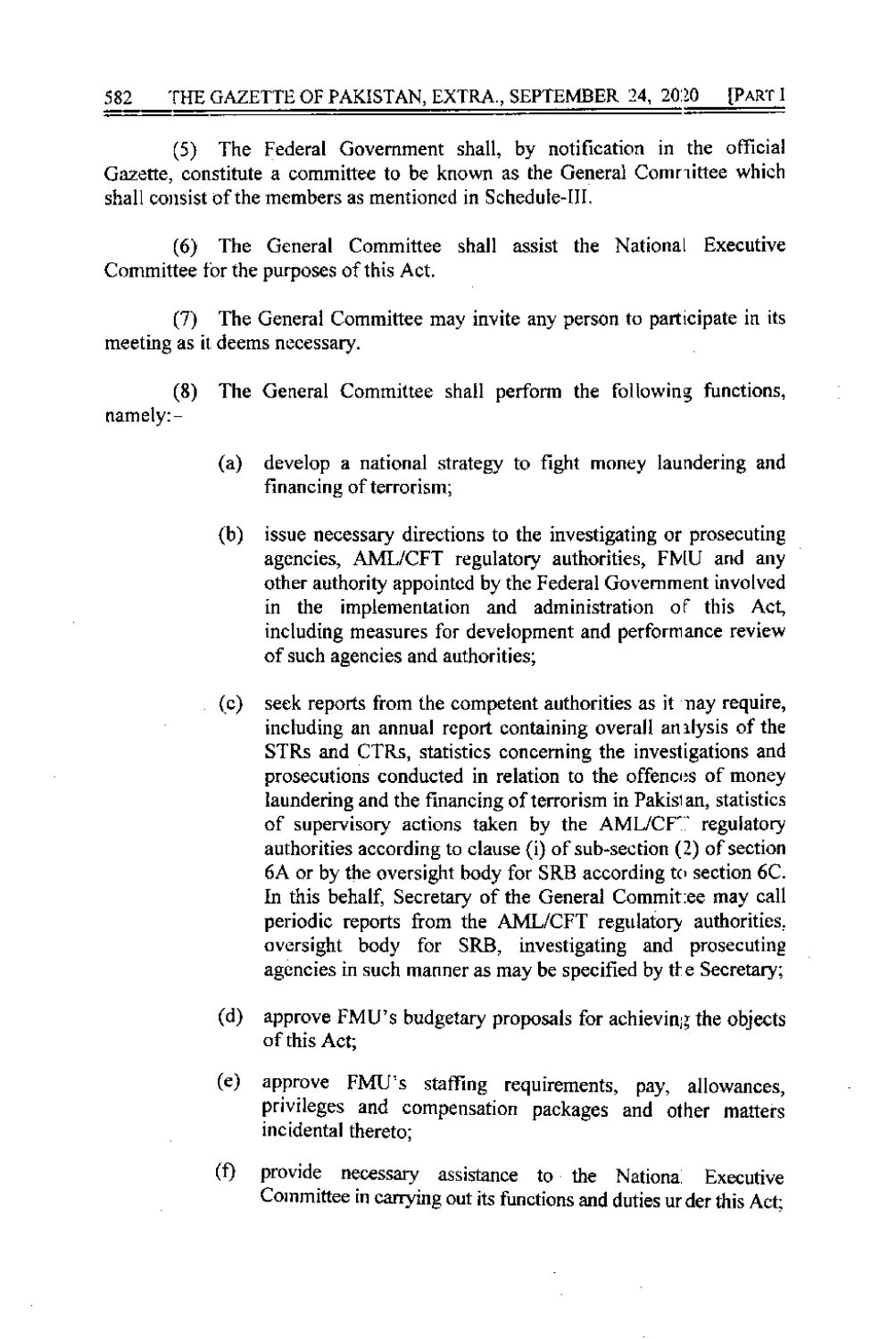- (g) discuss any other issue of national importance relating to money laundering and terrorist financing; and
- (h) undertake and perform such other functions as assigned or delegated to it by the National Executive Committee.

(9) 'l'he General Committee may constitute one or more sub-committees to perform such functions as it may deem fit.".

5. Substitution of section 6, Act VII of 2010.— In the said Act, for section 6, the following shall be substituted, namely:—

"6. Financial Monitoring Unit.--  $(1)$  The Federal Government shall, by notification in the offrcial Gazette, establish a Financial Monitoring Unit which shall be housed in SBP or at any other place in Pakistan.

(2) The FMU shall have independent decision making authority on day-to-day matters falling within its area of responsibility.

(3) The Federal Covemment in consultation with SBP shall appoint <sup>a</sup> Director General who shall be a financial sector specialist to head FMU. He shall exercise all powers ard perform all functions of the FMU subject to the administrative oversight of the General Committee.

(4) The FMU shall have the following powers and the functions, namely:

- (a) to receive STRs and CTRs from reporting entities as may be necessary to accomplish the objectives of this Act;
- (b) to analyse the STRS and CTRS and in that respect the FMLi may call for record and information ftom any agency or person in Pakistan related to the transaction in question. All such agencies or persons shall be required to promptly provide the requested record and information;
- (c) to disseminate on a confidential basis, after analyzing the STRS and CTRS and other record, necessary information or material to the concemed investigating or prosecuting agencies for enquiry or other action under this Act or any other applicable law;
- (d) to create and maintain a data base of all STRS and CTR5, related information and such other materials as the Director General determines are relevant to the work of the FMU and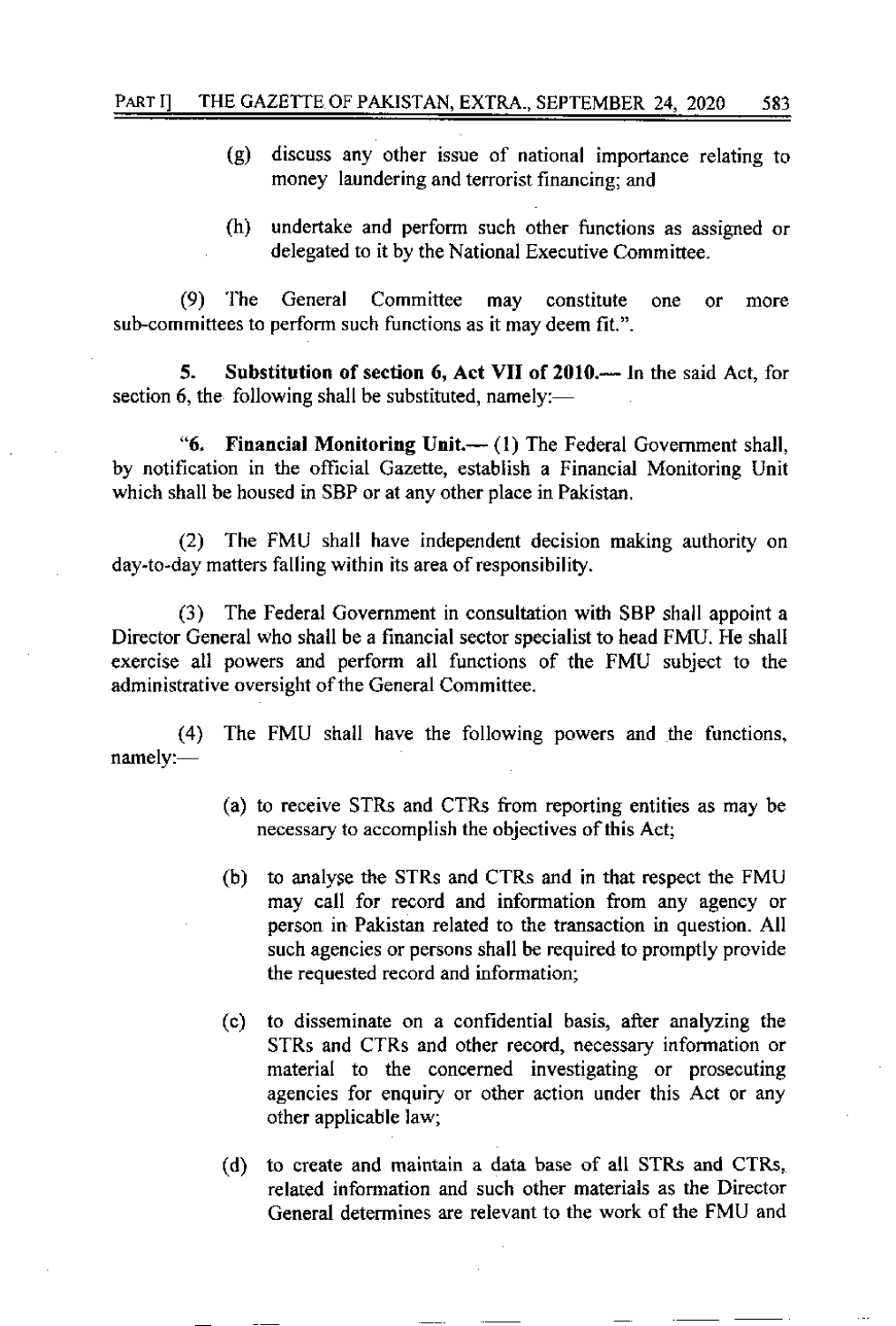in that respect, the FMU is authorized to establish necessary analytic software and computer equipment to effectively search the database, sort and retrieve information and perform real time linkages with databases of other agencies both in and outside Pakistan as may be required from time to time;

- to cooperate with financial intelligence units of other (e) countries and to make reciprocal arrangements in order to share, request and receive information relating to money laundering, predicate offences and financing of terrorism and any other information that may be necessary to accomplish the objectives of this Act:
- to represent Pakistan at all international and regional M. organizations and groupings of financial intelligence units and other international groups and forums which address the offence of money laundering, financing of terrorism and other related matters:
- to request the investigating or prosecuting agencies any  $\left( \mathbf{g} \right)$ feedback regarding the disseminations made under clause  $(c)$ in the form of periodic reports or statistics concerning the investigations and prosecutions of money laundering and financing of terrorism in Pakistan;
- $(h)$ to make regulations in consultation with the AML/CFT regulatory authorities for ensuring receipt of STRs and CTRs from reporting entities with the approval of the National **Executive Committee:**
- $(i)$ to enter into arrangements with domestic agencies, authorities, or any reporting entity or any of its officers as may be necessary for getting facilitation in implementation of the provisions of this Act, or the rules or regulations made hereunder; and
- $(i)$ to perform all such functions and exercise all such powers as are necessary for, or ancillary to, the attainment of the objectives of this Act.

On considering STR or CTR, the FMU may, if deems necessary.  $(5)$ convey matters involving regulatory or administrative action to the concerned regulatory or administrative body for appropriate action.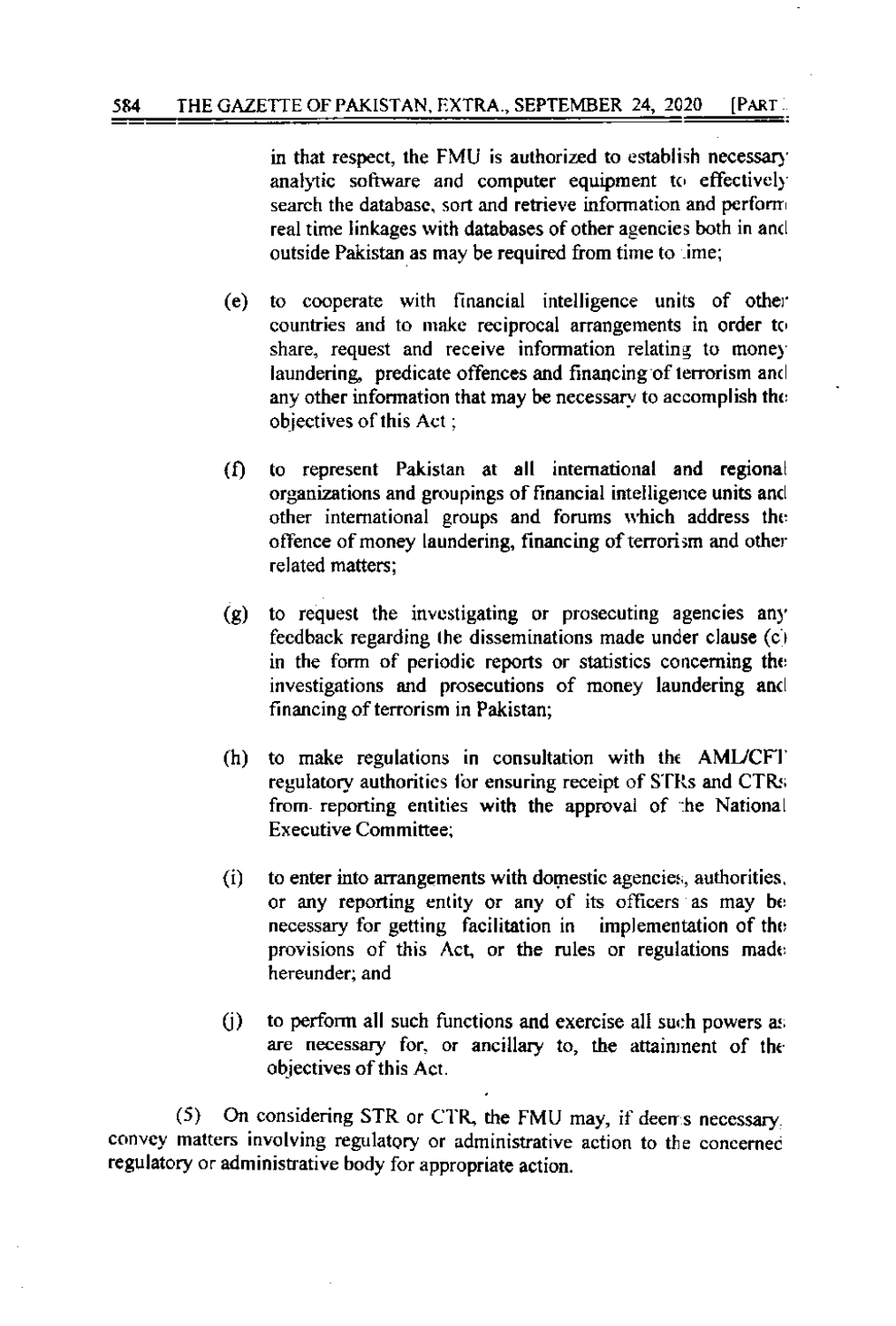(6) Subject to the regulations sanctioned by the National Executive Committee in this behalf, the Director General may, if there appear to be reasonable grounds to believe that a property is involved in money laundering, order freezing of such property, for a maximum period of fifteen days, in any manner that he may deem fit in the circumstances.".

6. Insertion of new sections, Act VII of 2010.— In the said Act, after section 6, substituted as aforesaid, the following new sections shall be inserted, namely:-

- "6A. AML/CFT regulatory authority.-- (1) AML/CFT regulatory authority means the regulators and SRBs as specified in Schedule IV. They shall exercise the powers and perform the functions as set out in this Act and as prescribed thereunder.
- AML/CFT regulatory authority shall exercise and perform the  $(2)$ following powers and functions with respect to its reporting entities, namely:
	- licensing or registration of reporting entities;  $(a)$
	- imposing any conditions to conduct any activities by (b) reporting entities to prevent the offence of money laundering, predicate offence or financing of terrorism;
	- $(c)$ issuing regulations, directions and guidelines with respect to sections 7A to 7H;
	- issuing regulations, directions and guidelines with  $(d)$ respect to financing of proliferation obligations;
	- providing feedback to reporting entities for the purpose  $(e)$ of compliance with the requirements of sections 7A to 7H and as prescribed thereunder;
	- monitoring and supervising, including conducting  $(f)$ inspections, for the purpose of determining compliance with the requirements of sections  $7(1)$ ,  $7(3)$  to  $7(6)$  and 7A to 7H and any rules or regulations made thereunder and with the orders or regulations made thereunder that impose TFS obligations;
	- compelling production of information relevant to  $(g)$ monitoring compliance with the requirements of sections  $7(1)$ ,  $7(3)$  to  $7(6)$  and  $7A$  to  $7H$  and any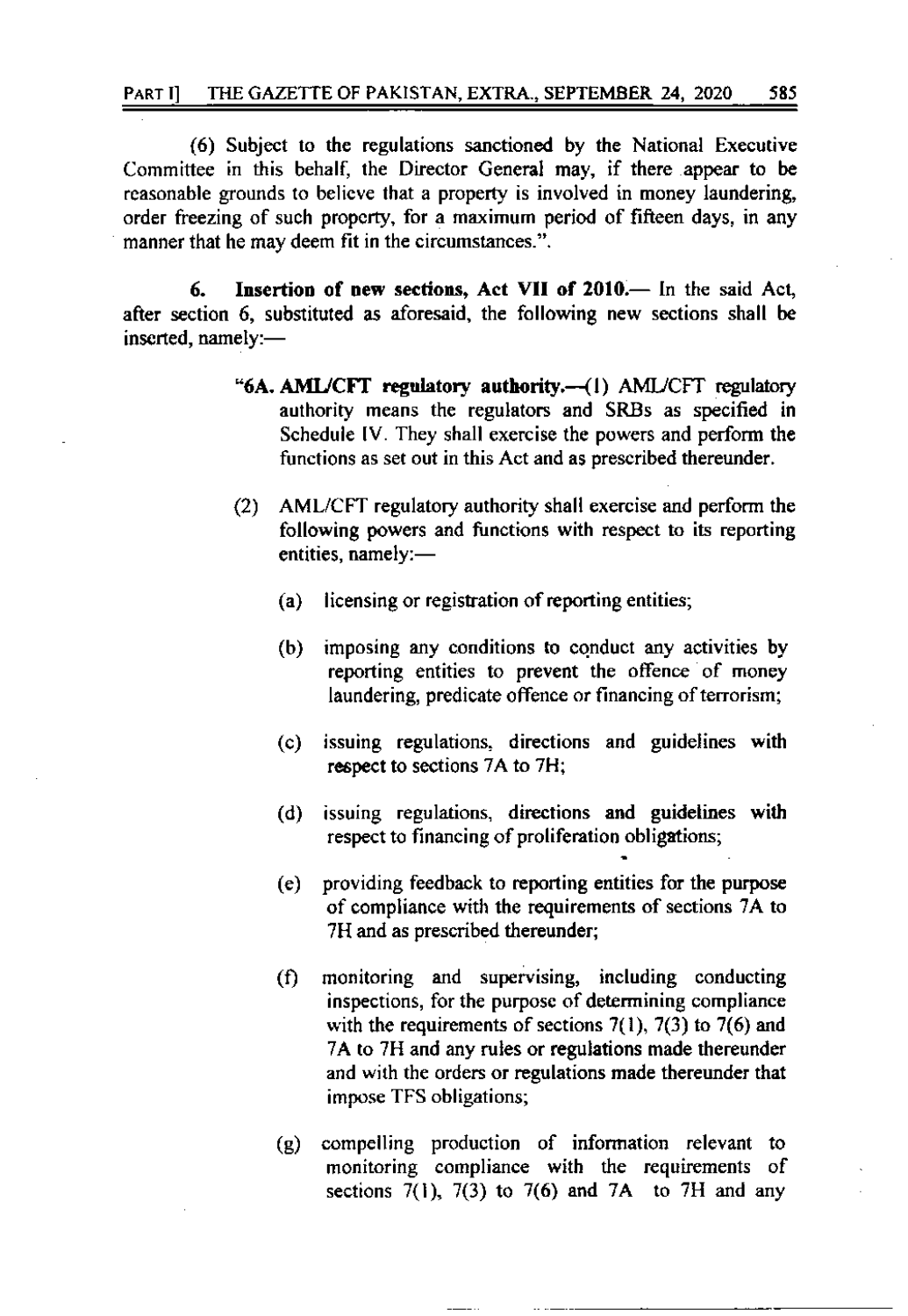or regulations made thereunder that orders, rules impose TFS obligations:

- $(h)$ impose sanctions, including monetary and administrative penalties to the extent and in the manners as may be prescribed, upon their respective reporting entity, including its directors and senior management and officers, who violate any requirement in sections 7(1).  $7(3)$  to  $7(6)$  and  $7A$  to  $7H$  and any rules or regulations made thereunder or those who fail to comply with the TFS regulations. Any person aggrieved by the imposition of sanctions under this clause may prefer an appeal in such manner and within such period to such authority as may be prescribed;
- $(i)$ maintaining statistics of the actions performed in respect of the functions and powers conferred by this Act, in order to report to the National Executive Committee and the General Committee as required; and
- exercising any other powers and performing any other (i) functions that may otherwise be provided in any other applicable law.

6B. International cooperation by regulators.— The regulators as specified in clause 1 of Schedule IV shall co-operate with their foreign counterparts and shall make reciprocal arrangements to be reduced in writing to share, request and receive information relating to the requirements of this Act and any regulations made thereunder.

6C. Oversight body for SRBs.— The Federal Government shall by notification in the official Gazette, appoint an oversight body for the SRBs mentioned in clause 2 of Schedule IV which shall exercise and perform the following powers and functions with respect to their respective SRB, namely:-

- (a) make regulations for the SRB with respect to the provisions of this Act:
- monitor and oversee the SRB in accordance with (b) the provisions of this Act;
- $(c)$ impose sanctions, to the extent and in the manner as may be prescribed, upon their respective SRB who fails to comply with any provision of this Act and any rules or regulations made thereunder; and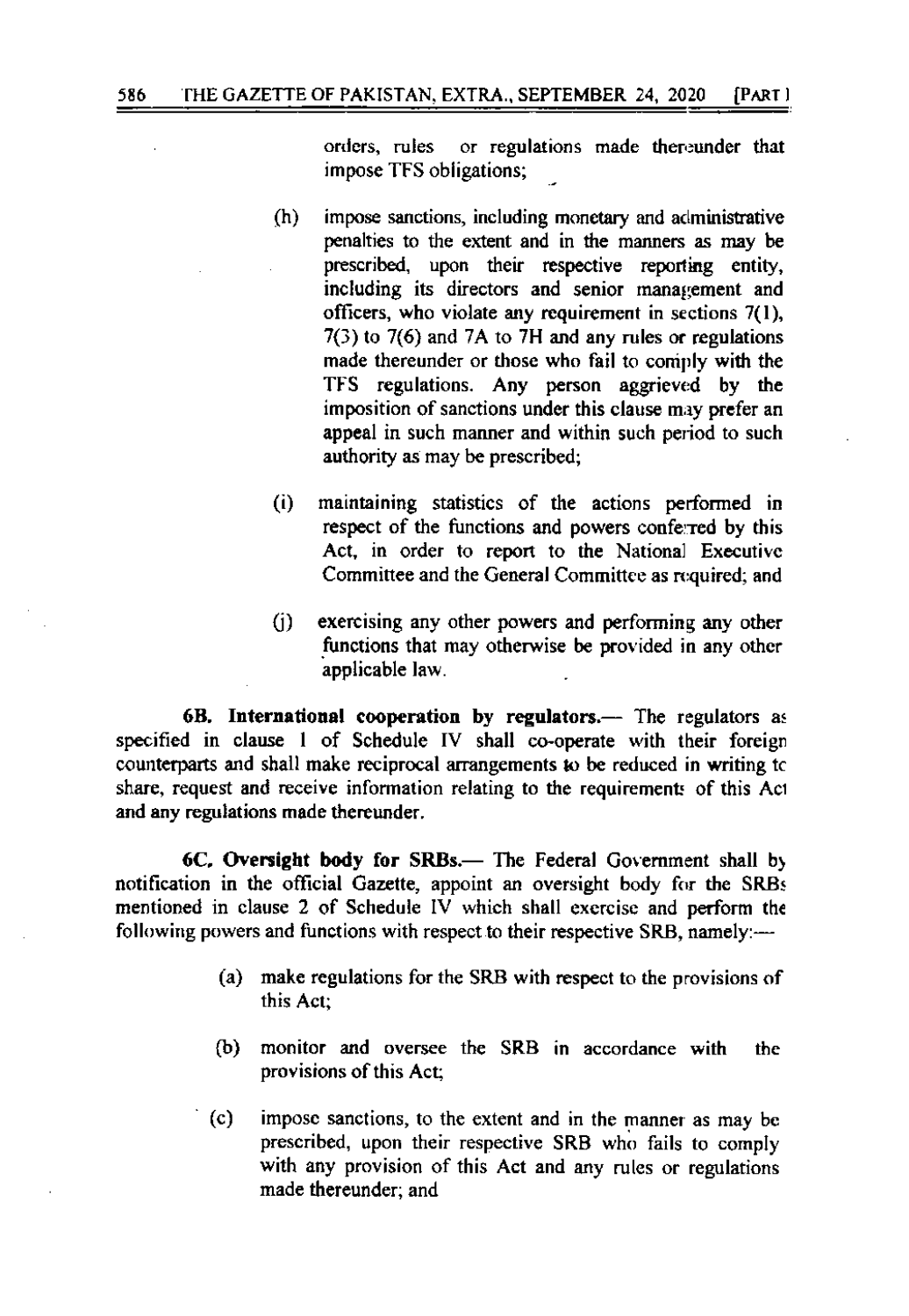$(d)$ exercise any other powers and perform any other functions as may be notified by the Federal Government in the official Gazette<sup>32</sup>

Amendment of section 7, Act VII of 2010. In the said Act, in 7. section  $7.$ —–

- for the words "Suspicious Transaction Reports", wherever  $(a)$ occurring, the expression "STRs" shall be substituted;
- (b) in sub-section (1), in clause (b), for the word "section", the word "Act" shall be substituted;
- (c) in sub-section (2), after the word "body", occurring for the first time, the expression "oversight body for SRB, AML/CFT" shall be inserted; and
- (d) sub-section (7) shall be omitted.

Insertion of new sections, Act VII of 2010.— In the said Act, 8. after section 7, amended as aforesaid, the following new sections shall be inserted, namely:-

"7A. Conducting CDD.-(1) Every reporting entity shall conduct CDD in the manner as may be prescribed and in accordance with the provisions of this Act in the following matters, namely:-

- (a) entering into a business relationship;
- (b) conducting an occasional transaction above the prescribed threshold:
- (c) where there is a suspicion of money laundering or terrorist financing; or
- (d) where there are doubts about the veracity or adequacy of previously obtained data.
- (2) Every reporting entity shall-
	- identify the customer and verify the customer's identity on  $(a)$ the basis of documents, data or information obtained from reliable and independent sources;
	- identify the beneficial owner and take reasonable measures  $(b)$ to verify the beneficial owner's identity on the basis of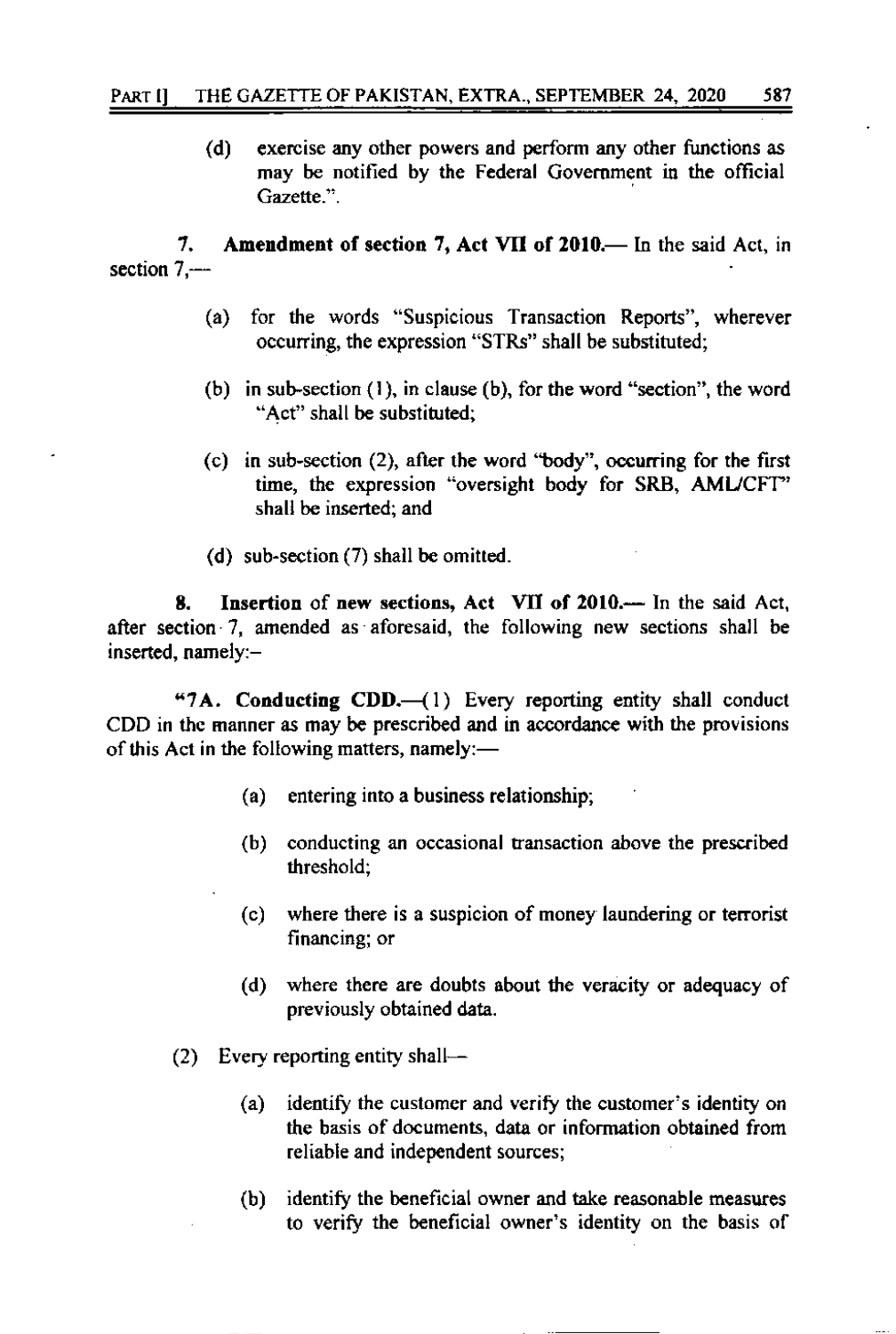documents, data or information obtained from reliable sources and be satisfied that it knows who the beneficial owner is:

- $(c)$ understand and, as appropriate, obtain information on the purpose and intended nature of the business relationship; and
- (d) monitor the business relationship on an ongoing basis.

7B. Reliance on third parties.— A reporting entity may rely on third party to perform CDD in the manner as may be prescribed.

7C. Record keeping.— Every reporting entity shall maintain a record of all transactions for a period of at least five years following the completion of the transaction and records of account files, business correspondence, documents of all records obtained through CDD and the results of any analysis undertaken for a period of at least five years following the termination of the business relationship.

7D. Inability to complete CDD and tipping off.  $-$  (1) Where a reporting entity is unable to complete CDD requirements, it—

- $(a)$ shall not open the account, commence business relations or perform the transaction; or shall terminate the business relationship if any; and
- shall promptly consider filing an STR in relation to the  $(b)$ customer.

(2) Where a reporting entity forms a suspicion of money laundering or terrorist financing and reasonably believes that performing the CDD process will tip-off the customer, the reporting entity shall not pursue the CDD process and shall file an STR.

7E. Anonymous business relationships and transactions.— No reporting entity shall enter into a business relationship or conduct any transaction with a customer who is anonymous or provides a fictitious name.

7F. Risk understanding. Every reporting entity shall take appropriate steps to identify, assess and understand the risks to which its business is subjected to, in accordance with this Act and as prescribed.

7G. Compliance program.— Every reporting entity shall implement compliance management arrangements, including the appointment of a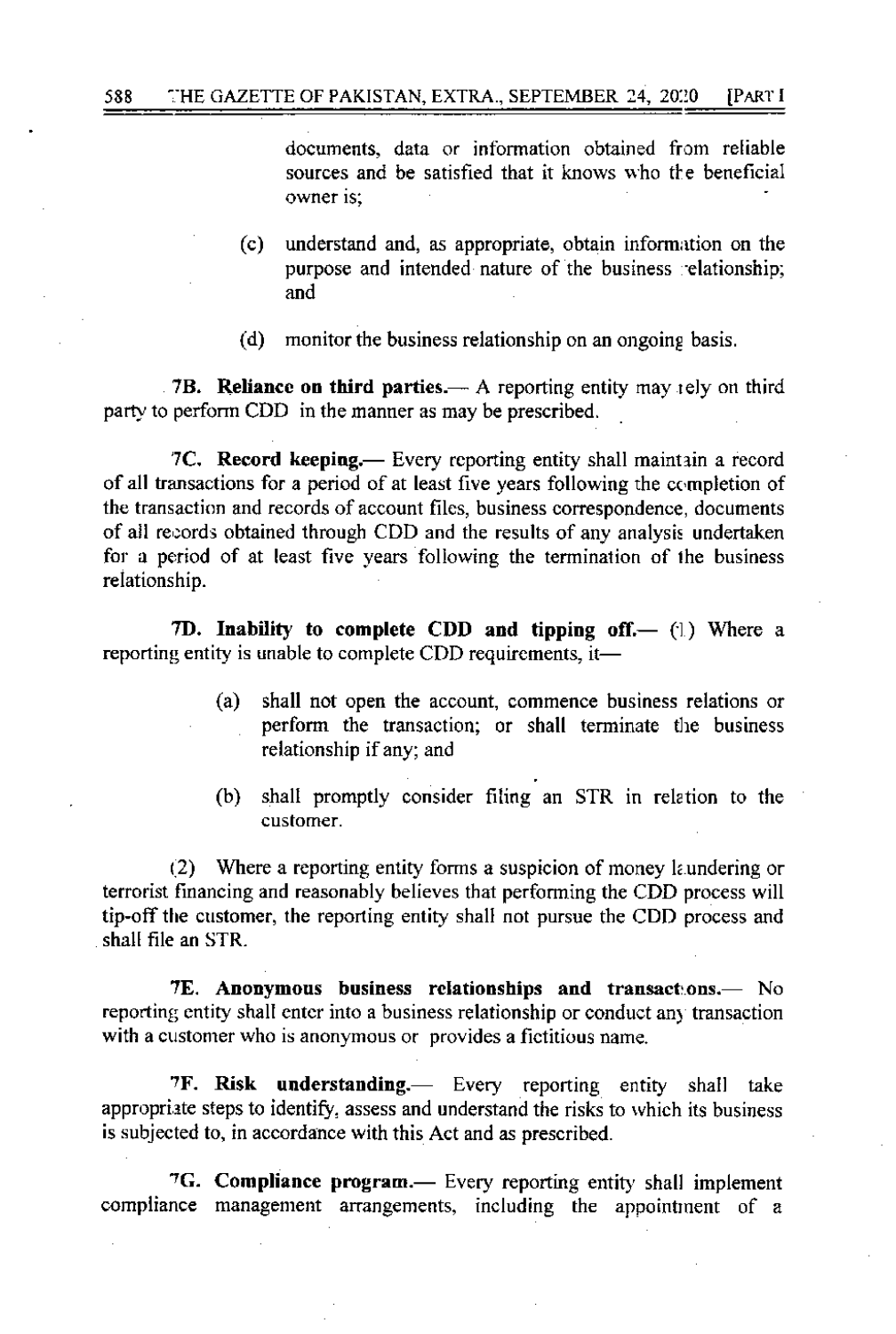compliance officer at a management level and training programs, having regard money laundering and terrorism financing risks and the size of the to the business during the course of their activities subject to this Act and as prescribed.

7H. Policies and procedures.— Every reporting entity shall implement policies and procedures to ensure their compliance with the provisions of this Act and orders, rules or regulations made thereunder that impose TFS obligations upon reporting entities.

7I. Sanctions for reporting entities.-If any reporting entity or natural person contravenes any of the provisions of sections  $7(1)$ ,  $7(3)$  to  $7(6)$  and 7A to 7H, it may be subjected to sanctions, as mentioned under clause (h) of section 6A and as may be prescribed.

7J. Appeal to concerned AML/CFT regulatory authority.—(1) Any person aggrieved by the delay or failure of a reporting entity to complete CDD requirements or establish business relationship or conduct any transaction, may file an appeal to the concerned AML/CFT regulatory authority within ninety days.

 $(2)$ The concerned AML/CFT regulatory authority shall decide the appeal within sixty days.".

Insertion of new section 9A, Act VII of 2010.- In the said Act, 9. after section 9, the following new section 9A shall be inserted, namely:-

- "9А. Application of investigation techniques. $-(1)$  The investigating officer may with the permission of the Court, within sixty days of such permission, use techniques undercover operations. intercepting including communications, assessing computer system and controlled delivery for investigation of offences of money laundering, associated predicate offences and financing of terrorism. The aforementioned period of sixty days may be extended upto further period of sixty days by the Court on a request made to it in writing. The Court may grant extension, if it is satisfied on the basis of situation or reasons given in the written request. The provisions of this sub-section shall be in addition to and not in derogation of any other law for the time being in force.
- $(2)$ The Federal Government may make rules to regulate the procedure and for execution of order for the purposes of this section.".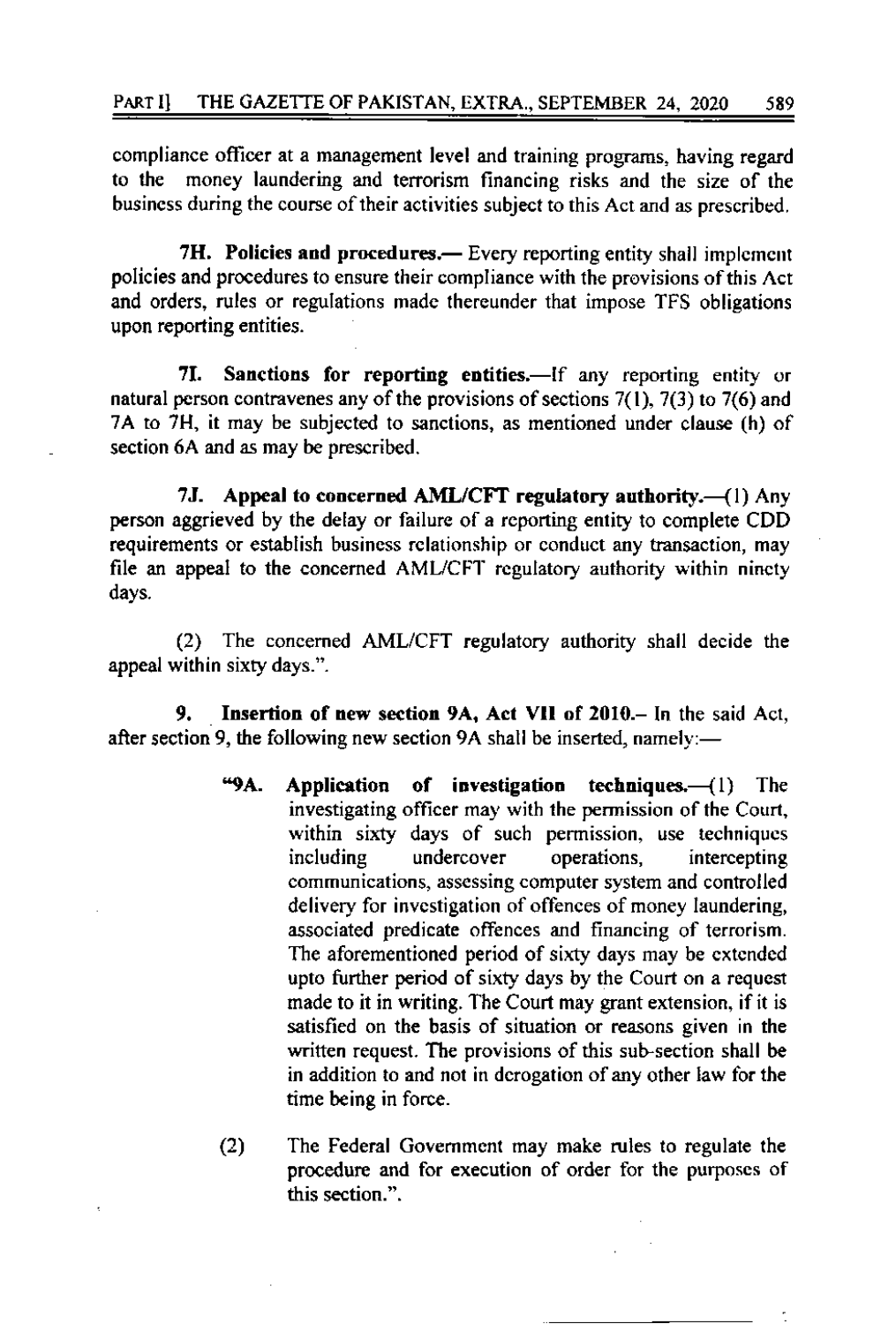10. Substitution of section 12, Act VII of 2010.—In the said Act, for section 12, the following shall be substituted, namely:—

> $"12.$ No civil or criminal proceedings against reporting entities in certain cases.-Save as otherwise provided in section 7, the reporting entities and their officers including but not limited to directors, chief executive, chief financia. officer, employees, agents of the reporting entity or other authorized officers of a reporting entity shall not be liable to any civil, criminal or disciplinary proceedings agains: them for furnishing information required under this Act or the rules or regulations made thereunder in good faith.".

11. Omission of section 16, Act VII of 2010.- In the said Act, section 16 shall be omitted.

12. Amendment of section 21, Act No. VII of 2010. - In the said Act. in section  $21-$ 

- (a) in the marginal heading, for the word "non-cognizable", the word "cognizable" shall be substituted;
- (b) in sub-section  $(1)$ , in clause  $(a)$ , for the words "noncognizable", the word "cognizable" shall be substituted;
- (c) in sub-section (2), in the proviso, for the words "financia. institution" the words "reporting entity", and for the words "regulatory authority" the expression "AML/CFT regulatory authority" shall be substituted; and
- (d) in sub-section (3), after the expression "FMU", the words "or investigating or prosecuting agency" shall be added.

Substitution of section 25, Act VII of 2010.-- In the said Act, for 13. section 25, the following shall be substituted, namely:—

> "25. Assistance  $a$ uthorities. $-(1)$  Notwithstanding to the provisions of any other law, the officers of the Federa. Government, Provincial Governments, local authorities and reporting entities shall provide assistance including but not limited to production of records, documents and informatior reasonably required by the investigating or prosecuting agency or FMU for the purposes of money laundering. predicate offences and financing of terrorism proceedings and investigations in accordance with the provisions this Act.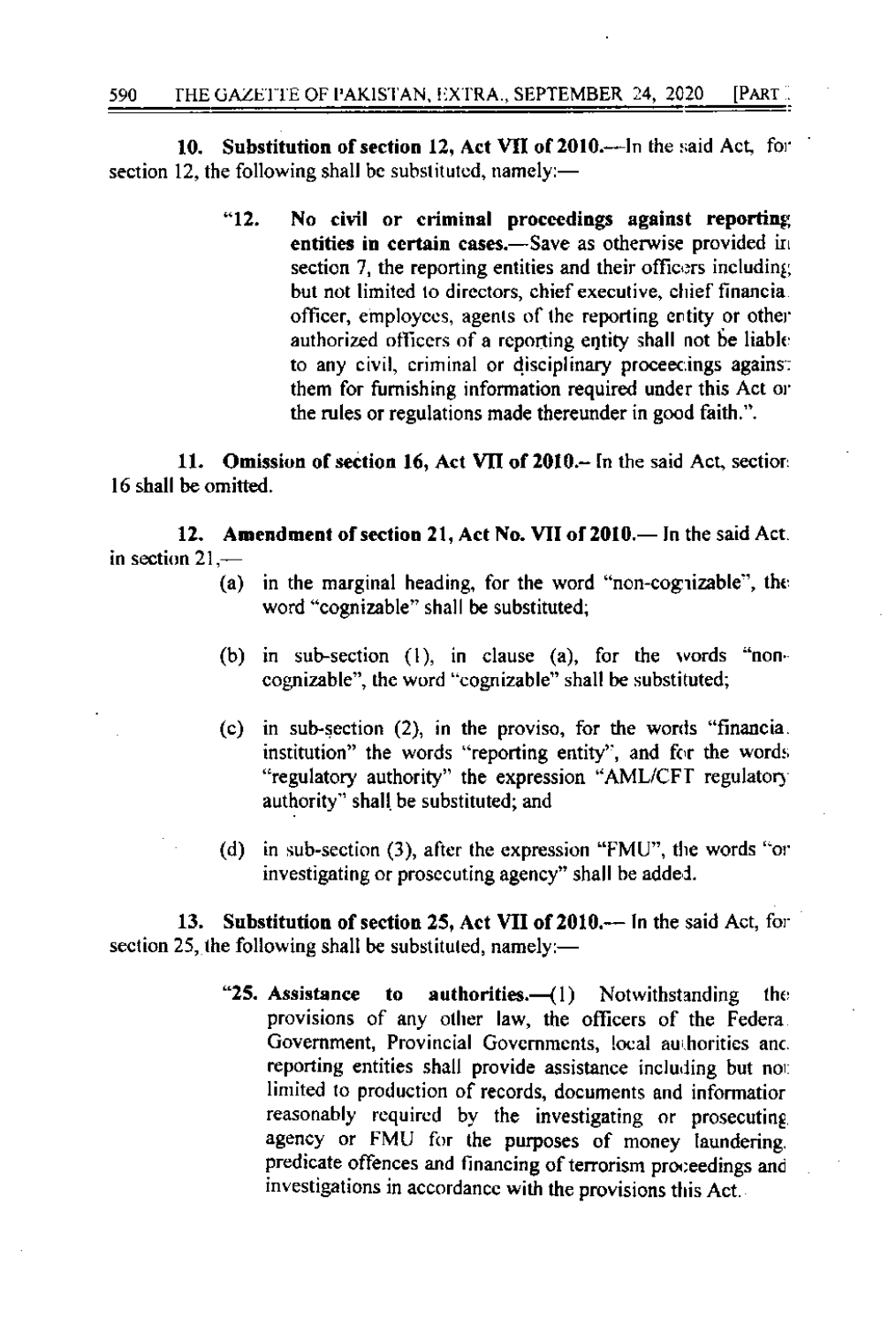#### PART I] THE GAZETTE OF PAKISTAN, EXTRA., SEPTEMBER 24, 2020 591

(2) Whoever willfully fails or rcfuses to provide the required assistance under sub-section (1) shall be guilty of misconduct and shall be proceeded against by its respective department or organization and a report of such proceedings shall be submitted within reasonable time to the concerned investigating or prosecuting agency or FMU, as the case may be and shall be punished in the case of a natural person, with an imprisonment for a term which may extend up to five years, a fine which may cxtend to rupees one million or both, or in the case of a Iegal person, with a 6ne which may extend to ten million rupees.".

14. Amendment of section 30, Act VII of 2010.- In the said Act, in section 30, in sub-section (4), for the words "bank or financial institution'', the words "reporting entity" shall be substituted.

15. Amendment of section 33, Act VII of 2010.-- In the said Act, in section  $33$ , $-$ 

- (a) in the marginal heading, for the word "Suspicious Transaction Report', the expression "STR" shall be substituted;
- $(b)$  in sub-section  $(1)$  for the words "suspicious transaction reporting", the expression "STR" shall be substituted; and
- (c) in sub-section  $(2)$ , for the words "regulatory authority", the expressions "AML / CFT regulatory authority" shall be substituted.

16. Amendment of section 34, Act VII of 2010.- In the said Act, in section  $34-$ 

(a) for sub-section (1) the following shall be substituted, namely:—

- "(1) The directors, officers, employees and agents of any reporting entity or intermediary which report an STR or CTR pursuant to this law or any other authority, are prohibited from disclosing, dircctly or indircctly, to any person that the transaction has been reported unless there are disclosure agreements for corporate groups in accordance with regulations made hereunder."; and
- (b) in sub-section  $(3)$ , for the expression "financial institution, non-financial business and profession", the word "reporting entities" shall be substituted.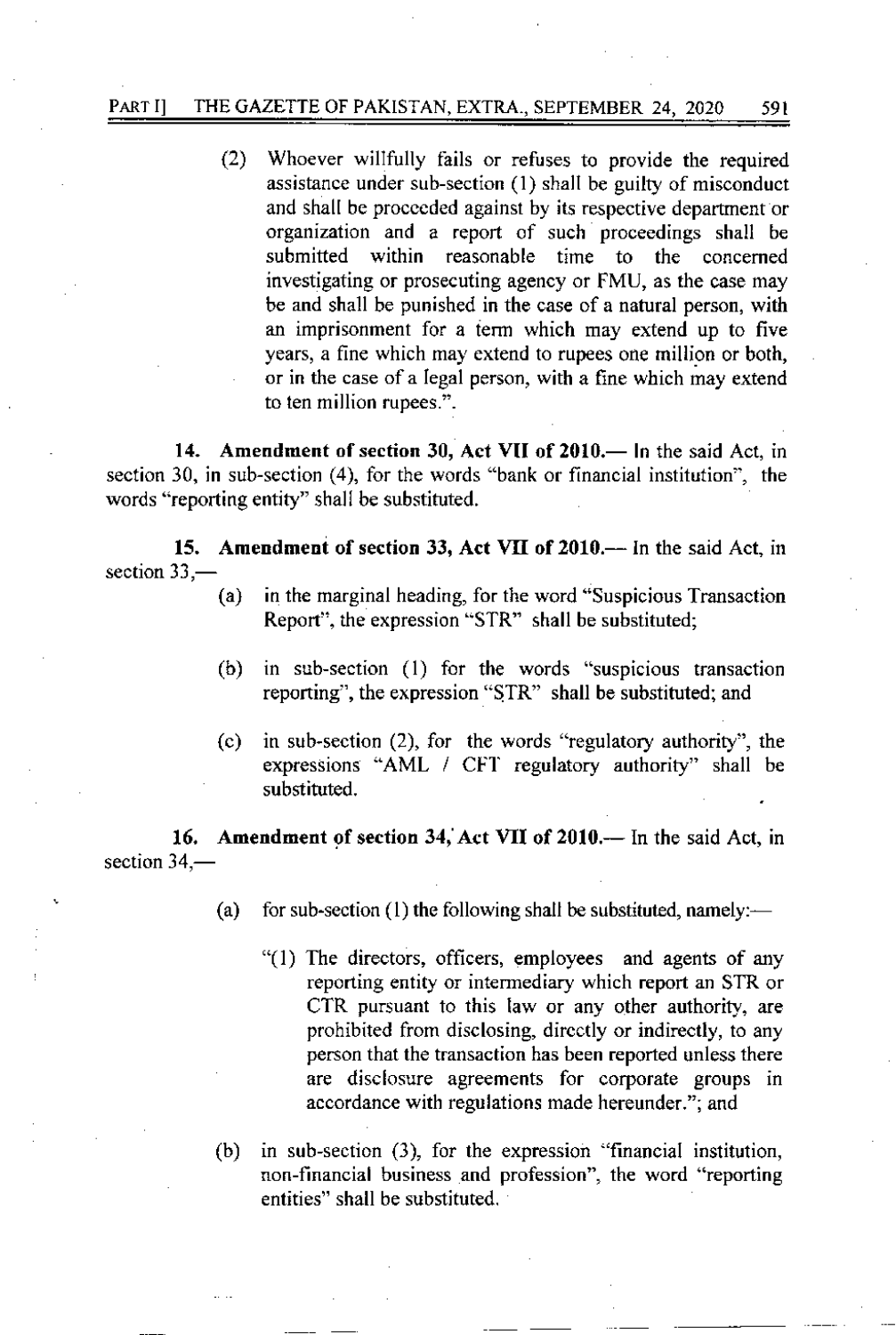17. Substitution of section 37, Act VII of 2010.— In the said Act, for section 37, the following shall be substituted, namely:—

"37. Offences by legal persons.--  $(1)$  Where a legal person commits an offence under this Act, every person thereof who at the time when the offence was committed was responsible for such commission of offence shall be deemed to be guilty of the offence and shall be liable to be proceeded against and punished accordingly:

Provided that nothing contained in this sub-section shall render any natural person liable to punishment if he proves that the contravention took place without his knowledge or that he exercised all due diligence to prevent such contravention.

(2) Notwithstanding anything contained in sub-section (1) where an offence under this Act is committed by a legal person and it is proved that the contravention has taken place with the consent, connivance or knowledge of any director, manager, secretary or other officer of any legal person, such director, manager, secretary or other officer shall also be deemed to be guilty of the contravention and shall be liable to be proceeded against and punished accordingly.

*Explanation*.— For the purposes of this section, "director" in relation to a firm, means a partner in the firm.".

18. Amendment to Schedule of the Act VII of 2010.— In the said Act, in the existing Schedule, for heading "THE SCHEDULE [see section  $2(w)$ ]", the expression "SCHEDULE-I [see section 2  $(xxvi)$ ]" shall be substituted.

19. Insertion of new of Schedules, Act VII of 2010.— In the said Act, after Schedule-I, re-numbered and amended as aforesaid, the following new Schedules shall be added, namely:-

#### **SCHEDULE-II**

[see section  $5(1)$ ]

#### Members of National Executive Committee

The National Executive Committee shall comprise the following L.  $n$ embers: $-$ 

> Minister for Finance or Adviser to the Prime  $(a)$ Minister on Finance

Chairman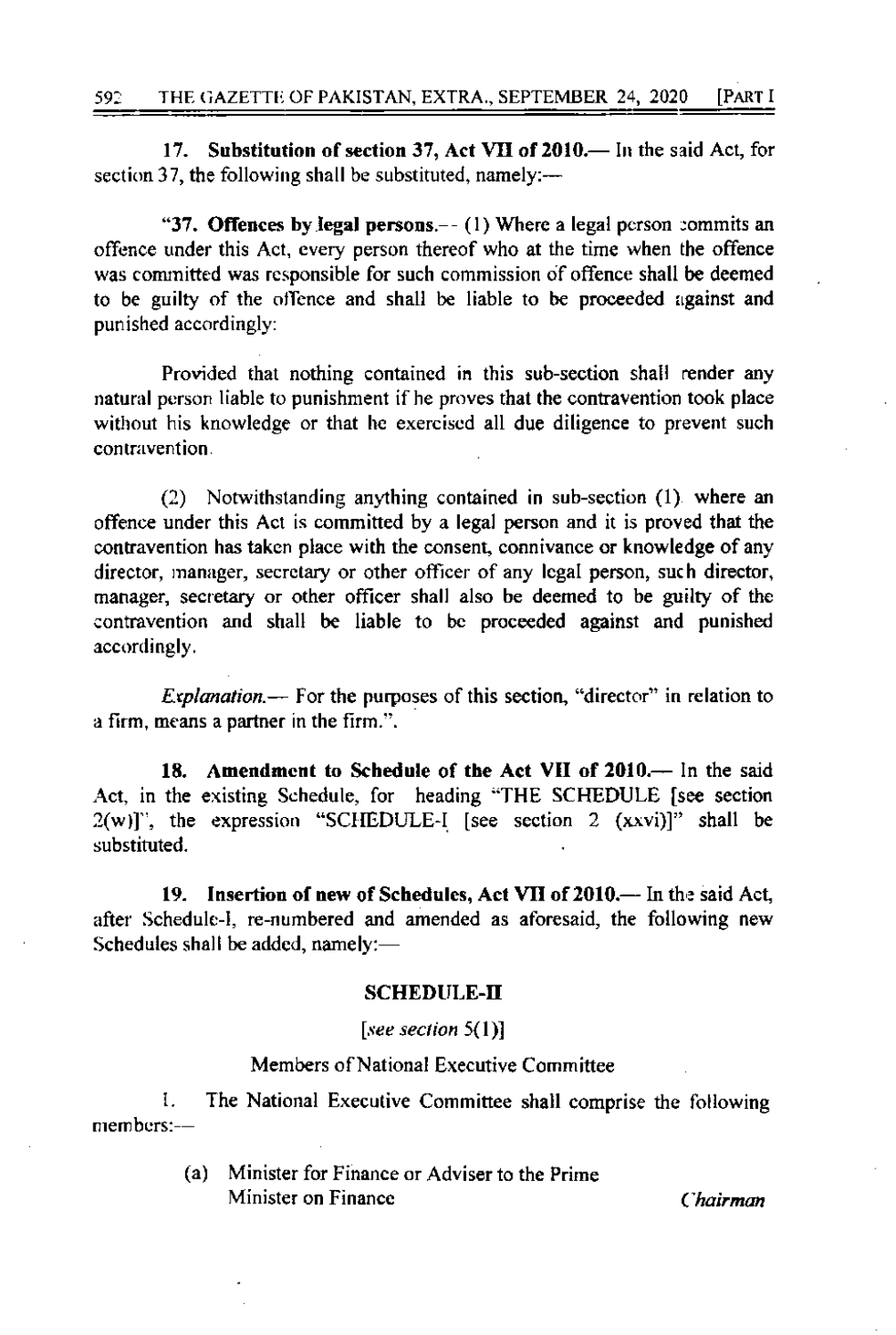| (b) | Minister for Foreign Affairs                                                         | Member           |
|-----|--------------------------------------------------------------------------------------|------------------|
| (c) | Minister for Law and Justice                                                         | Member           |
| (d) | Minister for Interior                                                                | Member           |
| (e) | Minister for Economic Affairs                                                        | Member           |
| (f) | Governor SBP                                                                         | Member           |
| (g) | Chairman SECP                                                                        | Member           |
| (h) | Director General, FMU                                                                | Member/Secretary |
| (i) | Director General FATF Cell                                                           | Member           |
| (j) | any other member on the special<br>invitation of the National Executive<br>Committee | Member           |

The Director General FMU shall act as Secretary of the National  $2.$ **Executive Committee.** 

### SCHEDULE-III

# [see section  $5(5)$ ]

# Members of General Committee

The General Committee shall comprise the following members:- $\mathbf{L}$ 

and the company of

| (a) | Secretary Finance                              | Chairman         |
|-----|------------------------------------------------|------------------|
| (b) | Secretary Interior                             | Member           |
| (c) | Secretary Foreign Affairs                      | Member           |
| (d) | Secretary Law and Justice                      | Member           |
| (e) | Chairman National Accountability Bureau        | Member.          |
| (0) | Chairman Federal Board of Revenue              | Member           |
| (g) | Director General, Federal Investigation Agency | Member           |
| (h) | Director General, Anti Narcotics Force         | Member           |
| (i) | Deputy Governor SBP                            | Member           |
| (j) | <b>Commissioner SECP</b>                       | Member           |
| (k) | Director General, FMU                          | Member/Secretary |

 $\overline{\phantom{0}}$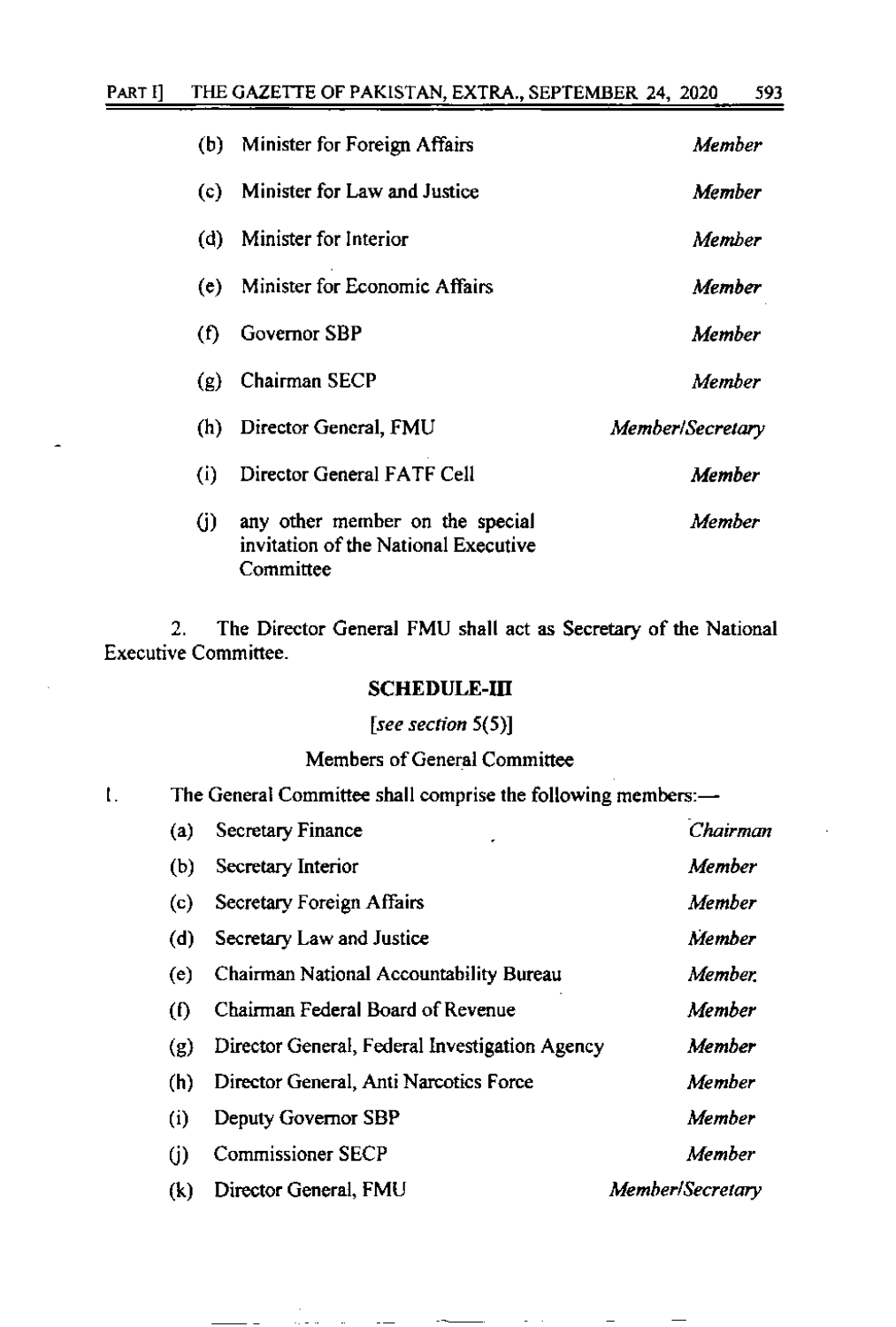| O). | Director General FATF Cell                                                 | Member |
|-----|----------------------------------------------------------------------------|--------|
|     | (m) any other member on the special<br>invitation of the General Committee | Member |

 $\mathcal{P}$ The Director General FMU shall also act as Secretary of the General Committee.

#### **SCHEDULE-IV**

#### [see section  $6A(1)$ ]

### **AML/CFT Regulatory Authority**

1. The following regulators are AML/CFT regulatory authorities for the purposes of this Act:-

- $(i)$ SBP for any reporting entity licensed or regulated under any law administered by SBP:
- $(ii)$ SECP for any reporting entity licensed or regulated by SECP under any law administered by SECP;
- $(iii)$ Federal Board of Revenue for real estate agents, jewellers. dealers in precious metals and precious stones and accountants who are not the members of the Institute of Chartered Accountants of Pakistan (ICAP) and the Institute of Cost and Management Accountants of Pakistan (ICMAP);
- $(iv)$ National Savings (AML and CFT) Supervisory Board for national savings schemes:
- $(v)$ Pakistan Post (AML and CFT) Supervisory Board for Pakistar. Post: and
- $(vi)$ any other such entity or regulatory authority as may be notified by the Federal Government.

The following SRBs are AML/CFT regulatory authorities for the 2. purposes of this Act:--

- $(i)$ the Institute of Chartered Accounts of Pakistan constituted under the Chartered Accountants Ordinance, 1961 (X of 1961) for their respective members;
- $(ii)$ the Institute of Cost and Management Accountants of Pakistan (ICMAP) constituted under the Cost and Management